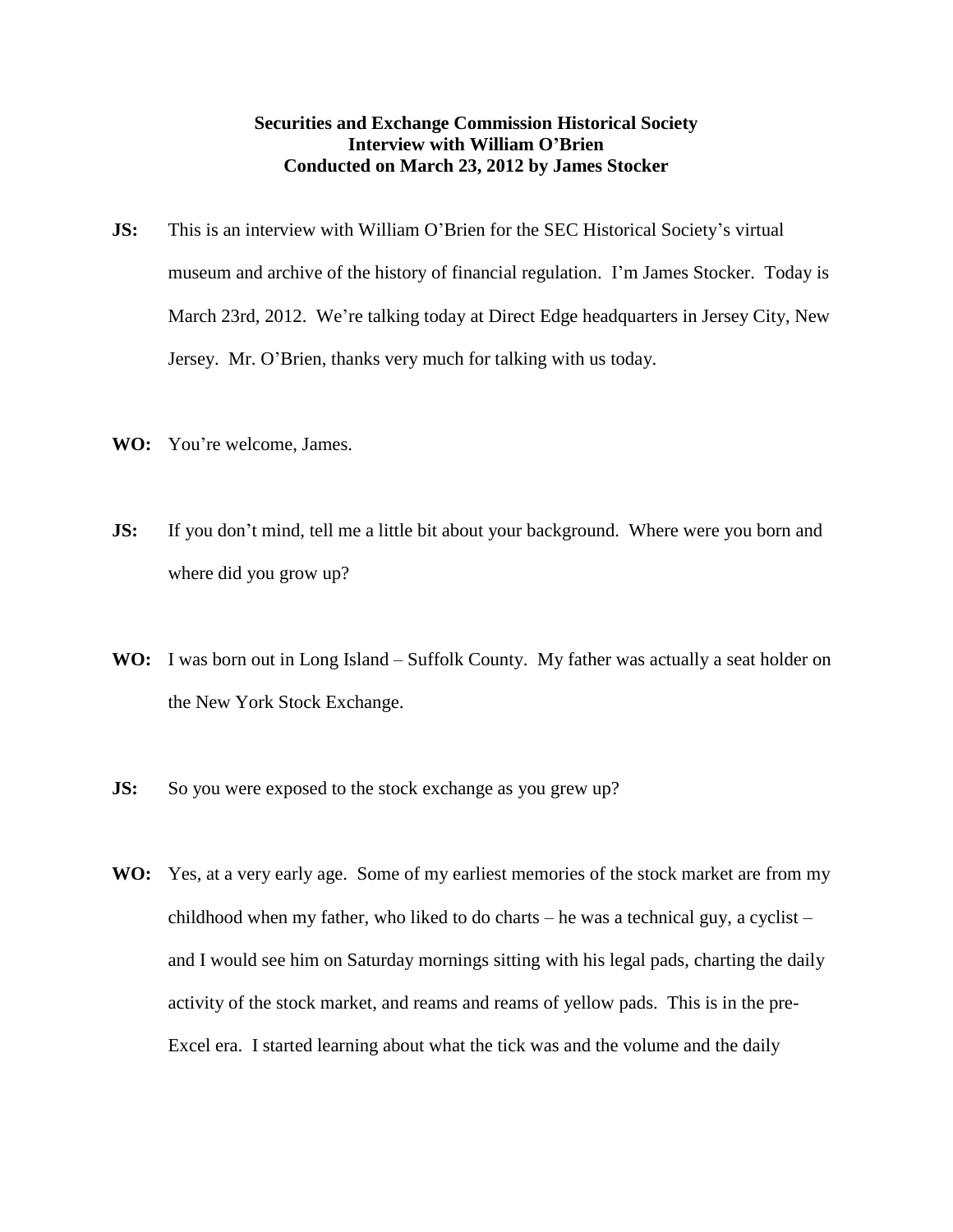moving averages. He worked for a variety of firms. The latter part of his career, he worked for Wagner Stott, which eventually became part of Bear Stearns.

He retired in 1982, and we moved to upstate New York, up in the Catskills, which I call our Green Acres move, because it was on a farm. He stayed active in the stock market. I remember in, I think it was 1982 – late '82, early '83 –he had one of those big satellite dishes installed in the hayfield in our backyard, because otherwise we only would have gotten three channels, ABC, NBC, and CBS. I remember him watching the precursor to CNBC, the old Financial News Network. I think he was trading Gulf Oil for a while in 1983, and doing pretty well. Even after he retired, he stayed active, and the stock market was always a big part of our home.

**JS:** Did he ever take you down to the trading floor when you were young?

- **WO:** You know, he didn't.
- **JS:** When you were young, while you were growing up, you obviously saw your father very much involved with securities and with the stock exchange. Did you imagine that you yourself might work in that business one day?
- **WO:** Originally, I never thought of it, which is ironic given what's happened since then and because oftentimes, working on the floor was the family business. I still know people from my childhood who work on the floor to this very day. I had always had a different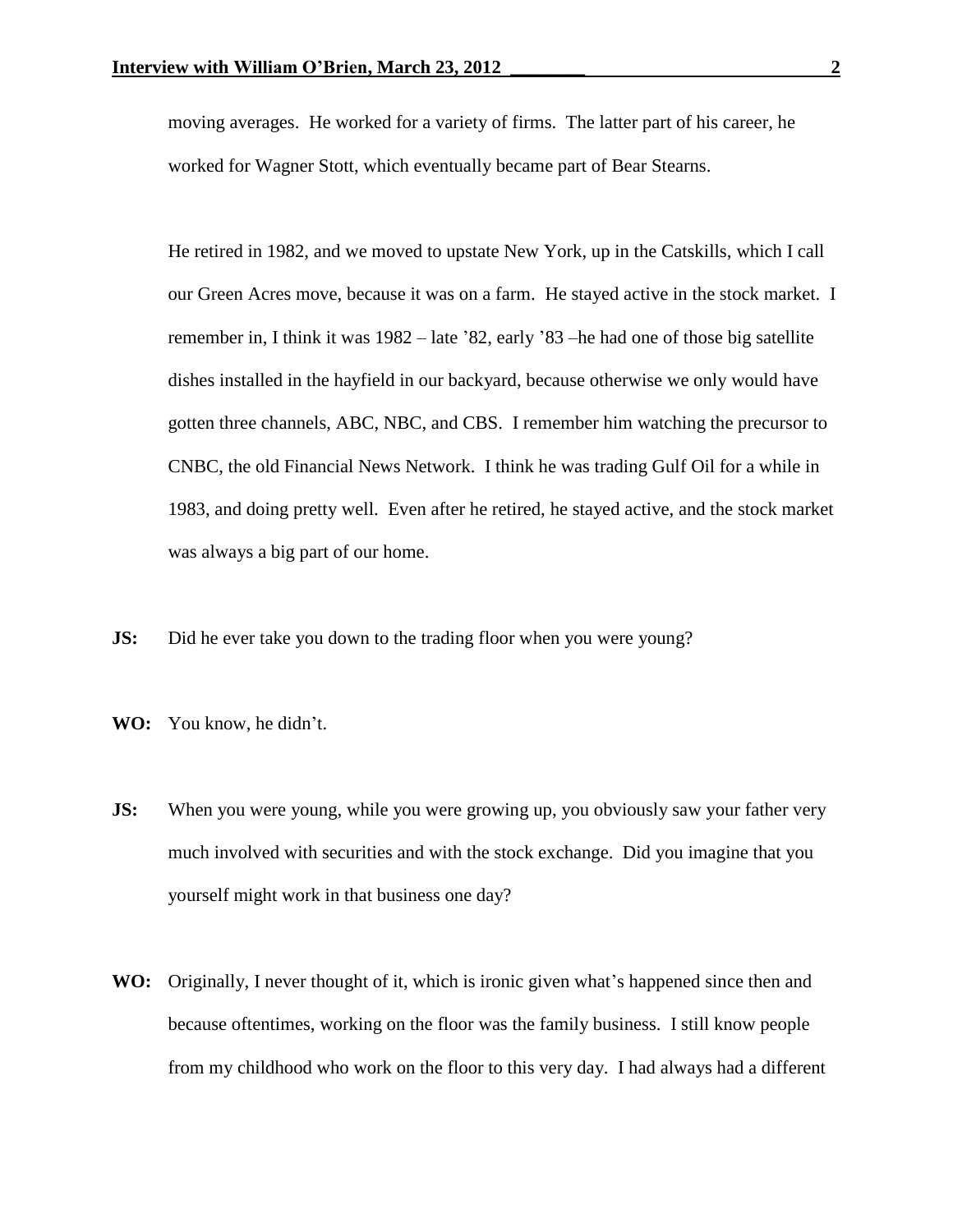path laid out for myself in my mind. I went to college. I did my undergraduate at the University of Notre Dame out in Indiana. I always had in my mind I was going to be a lawyer. I was going to go to law school. After I graduated Notre Dame, I went to law school straight away at the University of Pennsylvania Law School in Philadelphia.

- **JS:** What did you study at Notre Dame?
- **WO:** I was a government and a history major, so I took no business classes whatsoever. I was a double major, so any elective I had, I took history.
- **JS:** In law school did you focus on securities law or business law?
- **WO:** That's when I first started getting exposure to it. Very early in my law school career, I knew that I didn't want to be a litigator. I wanted to do some form of corporate law. But that's very broad, right? You don't really know what corporate law means when you're in law school because of the lack of practical training. But I did take a class in securities regulation my third year. That introduced me to what the '33 Act was, what the '34 Act was, et cetera.
- **JS:** Did you do any internships while you were in law school?
- **WO:** That's where I really started to make the connection. Typical to most law school experiences, your first real internship or working assignment is in the summer between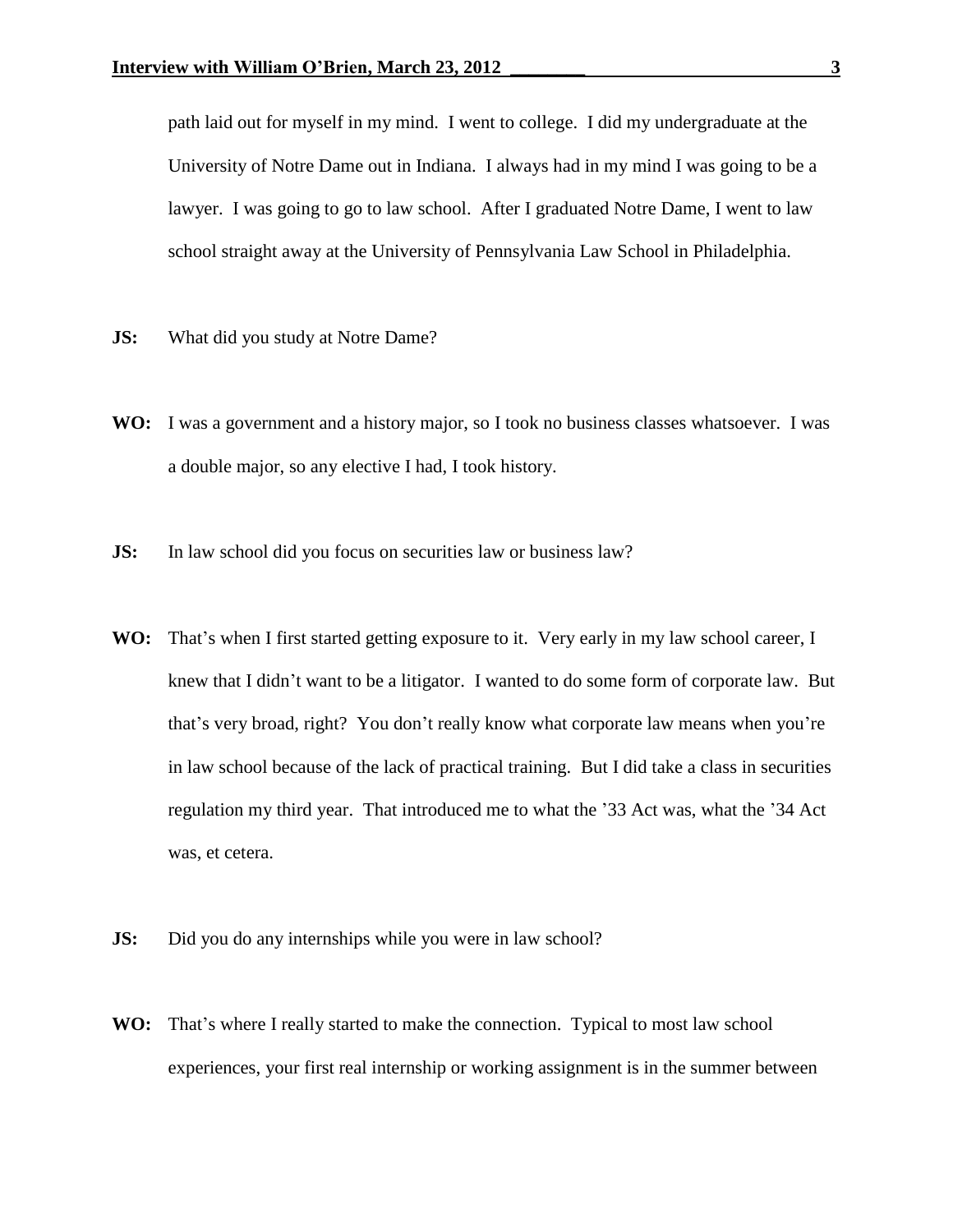your second and third year of law school. I did my summer associateship, as they call it, with the law firm of Orrick, Herrington  $&$  Sutcliffe, which is in midtown. It's known as Orrick today. Over the course of that, I had a variety of assignments. A couple were for a partner named Sam Scott Miller.

Sam was a former general counsel of Paine Webber, and he had built up a practice at Orrick that focused exclusively on broker/dealer and securities market structure regulation. As I started to do some assignments with him as an intern, that's when the light bulb really went off. I thought, "Wow, this is a really cool combination of the stock market and the law" – and I knew pretty quickly what I wanted to do.

- **JS:** After law school, you received an offer from the same firm, right?
- **WO:** That's correct.
- **JS:** Then you went there. Did you work on securities law only, or did you also work on other issues?
- **WO:** Pretty much. Having had that light bulb gone off and knowing what I wanted to do, I took control of my own career. I went to Sam, who had a few other associates working for him, most of whom had had prior experience at the SEC. I said, "I would love to work for you, and I'd be honored if you gave me enough work that I could credibly tell anybody else who asked me to do anything, no, because I was too busy." I had a small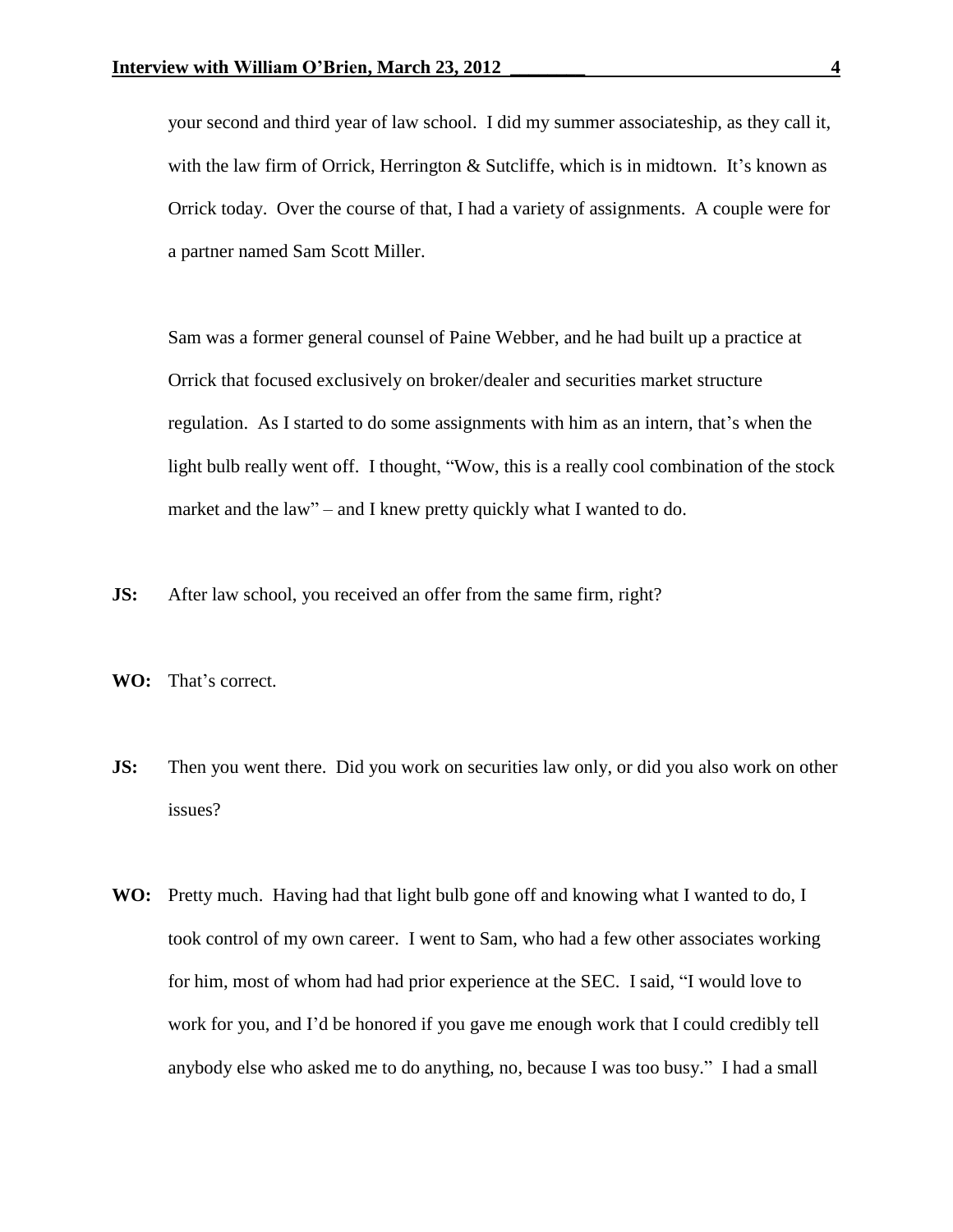number of other assignments. I pretty much started working in this field from day one of my legal career.

- **JS:** In the mid-1990s, the world of stock markets was a little bit different than it is now. Were there any ECNs at that time?
- **WO:** There were, and that was really where I first started to get introduced to the notion of electronic trading. One of Sam's biggest clients at the time was Instinet, which was the original electronic trading system. It really exploded and become a significant portion of overall volume in the stock market. Simultaneous with that growth was an increased amount of regulatory attention, and competitive attention from some of the legacy stock exchanges.

Over that period of time, '95, '96, '97, you saw a variety of proposals from not only the SEC – some of which culminated in the order handling rules that came out in late 1996, but also proposals from a variety of competitors, principally NASDAQ, about how to effectively restrict the ability of firms to try to trade on other electronic platforms. So by virtue of Instinet being a big client of ours, I wound up doing a lot of work with them, not just on the regulatory side, but on market structure policy analysis and advocacy, helping shape their input into the comment process on SEC and other rulemakings. I started to understand how markets work, and how electronic trading and the greater automation of the market was a drastic improvement, through those assignments.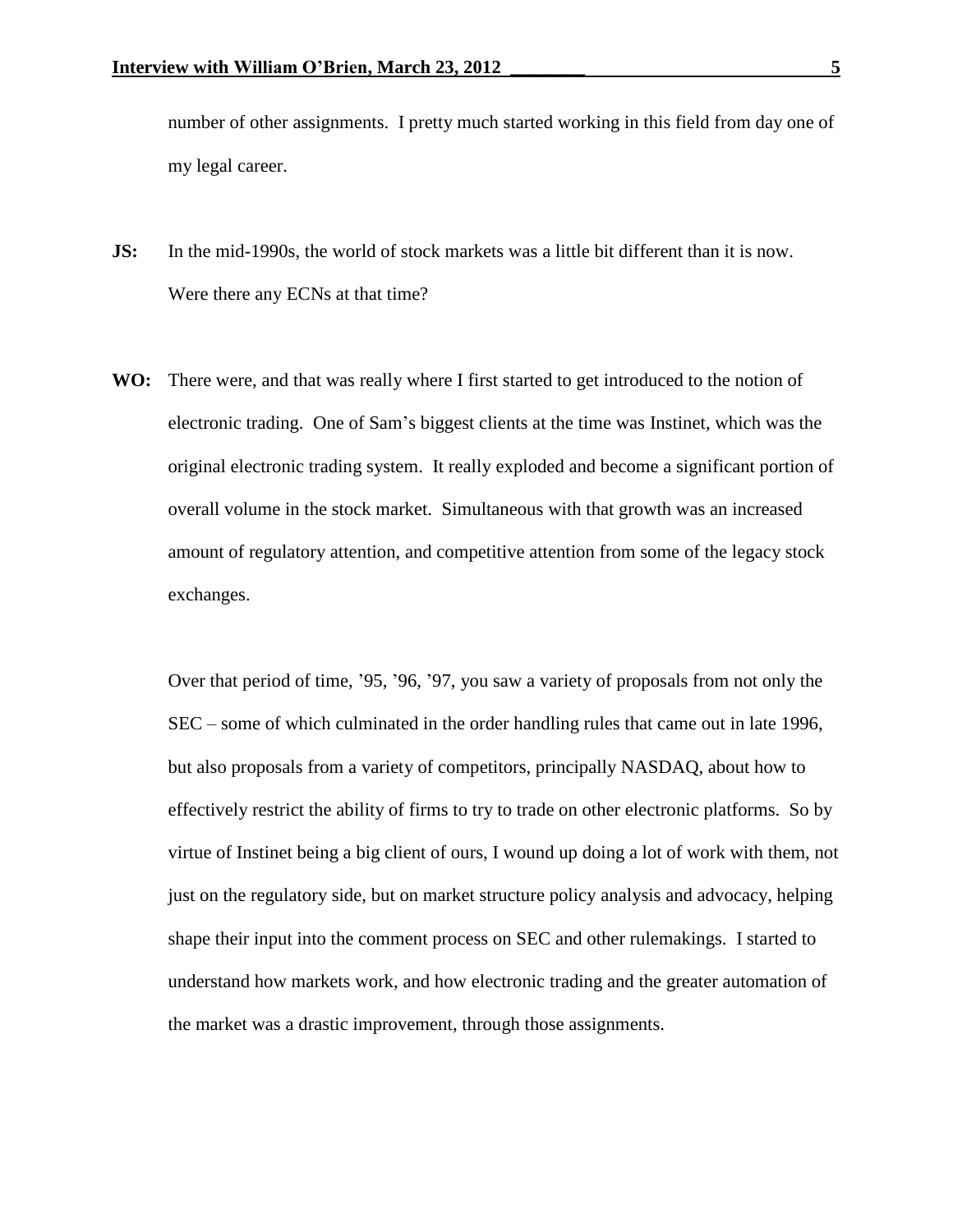- **JS:** What did you think of the SEC process at this time? The comments process and things like that?
- **WO:** I thought it was fairly deliberative. I think the history has borne that out. It's always been one that's very open to input. It's I think an unfair criticism to say that regulators are close-minded, or that you don't have a say in the process, when you really do get ample opportunity. How I learned about market structure was writing or drafting comment letters to the SEC on regulatory proposals. You approach it from the law school methodology of looking at the source material. Looking at the SEC Special Study from 1962. Looking at the dicta around the National Market System Amendments of 1975. What were they trying to do? By going through that comment process and making sure that our perspective was as informed and as backed by precedent as possible, it allowed you to learn. It's a great process, not just for getting your point across on the issue of the day, but if you do it thoughtfully, improving your knowledge of the market structure history, as well.
- **JS:** The best way to learn it is to do it, right?
- **WO:** Absolutely.
- **JS:** You spent about three years there at Orrick, Herrington & Sutcliffe, and then you went to Goldman Sachs as an assistant general counsel.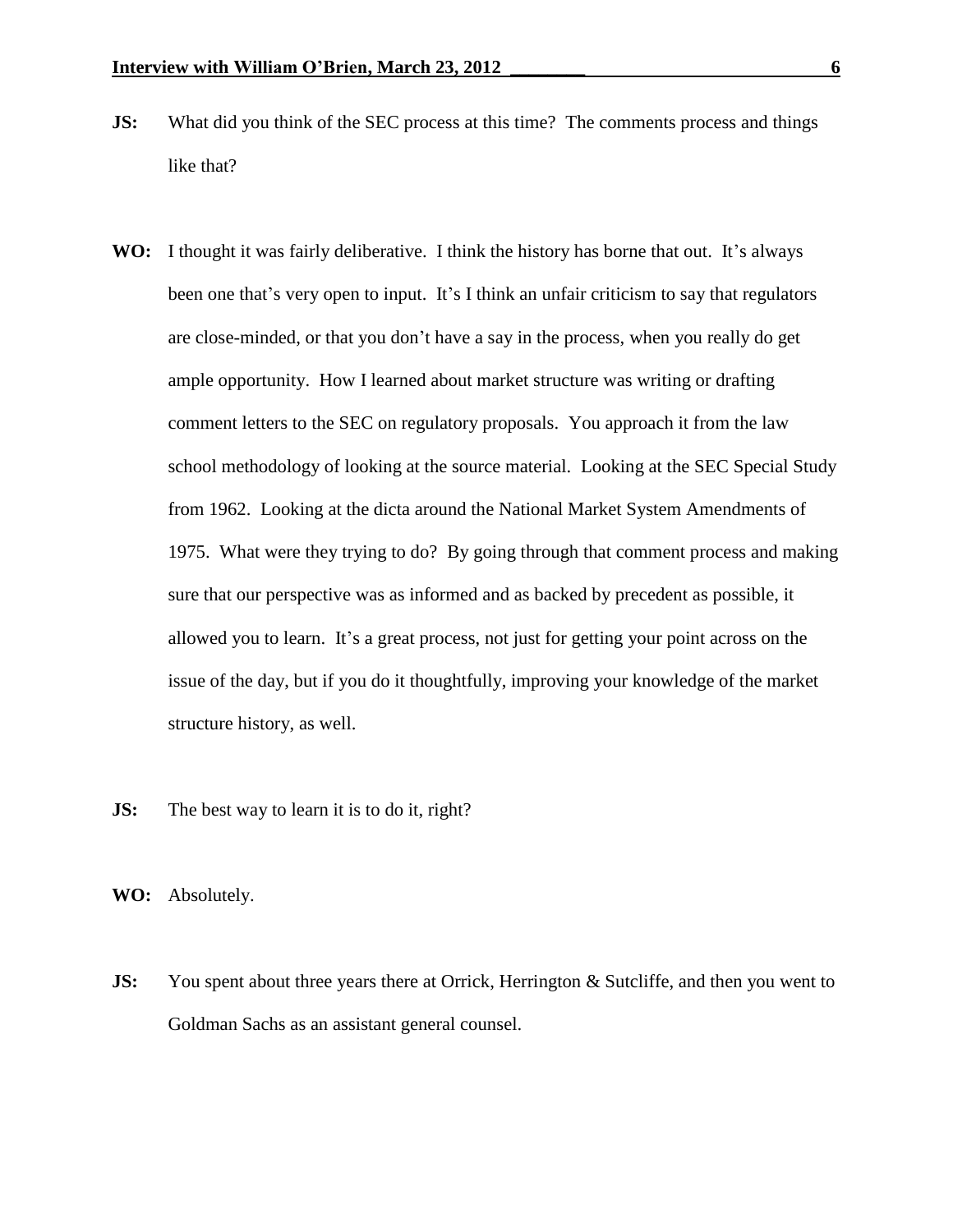- **WO:** That's right.
- **JS:** Would you mind telling me a little bit about how that transition came?
- **WO:** I never thought of myself the true lawyer's lawyer. Most of my career has been about getting closer to the business. A natural evolution from a law firm is to go take a legal role at a client or a potential client. Goldman Sachs was then, and is to this day, one of the preeminent financial institutions on the planet. When the opportunity came to join that team, despite the great experience that I had at Orrick, it was logical for me to take it.
- **JS:** What were some of the big issues that you were working on while you were there?
- **WO:** My experience in Goldman rounded me out in a number of ways. One was getting closer to the business and the client, and not just giving isolated legal advice in a vacuum, but understanding how it affected clients in the "real world," and what the practical impact of your advice was going to be. It also rounded me out in expanding the types of matters that I was conversant in from a legal and regulatory perspective. At Goldman, I focused less on trading and more on some of the operational aspects behind trading. The prime brokerage unit, stock loan, equity and margin finance, operations, clearance and settlement. That gave me more of the back office piece, complementing some of the trading regulatory experience I had gained working at Orrick.
- **JS:** Some of your work there had to do with electronic trading, as well?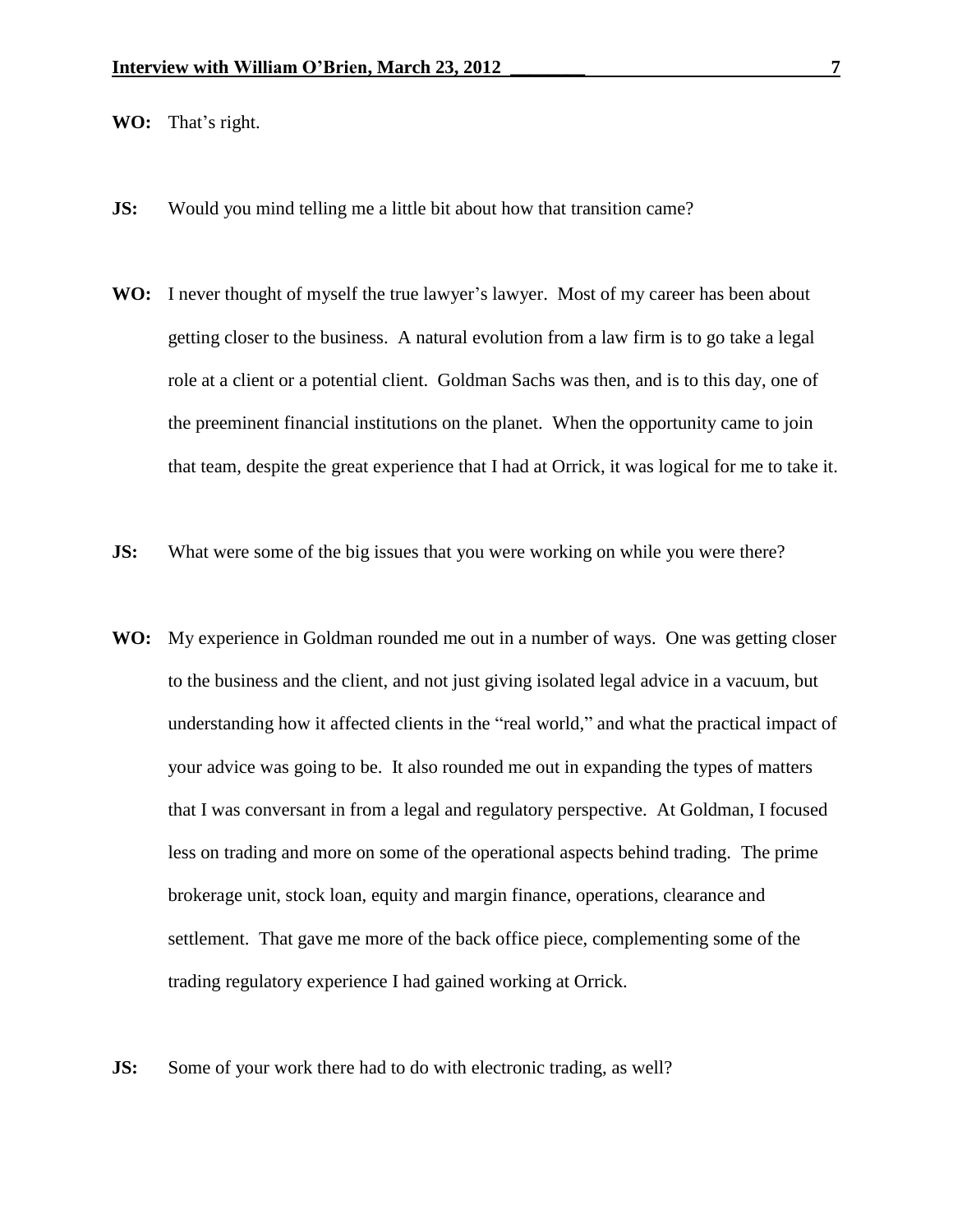- **WO:** Less so. Of course, that was becoming a more and more automated process, too, but some of it was still manual. I was less involved in the front office trading aspects of it during that time.
- **JS:** In the fall of 2000, you joined BRUT ECN, which was an electronic trading company, first as a general counsel, and then you moved up to chief operating officer. Tell me a little bit about how that came about.
- WO: That goes back to my experience at Orrick, and Instinet being one of our biggest clients. Richard Schenkman, who had been the chief operating officer of Instinet for many years, joined BRUT in the spring of 2000 to become its chief executive officer, and it was being effectively spun out of the old BRASS order management system and run as an independent company for the first time.
- **JS:** How long had it been in existence at that point?
- **WO:** It had started in 1998 and Brut was an acronym, originally, for the BRASS Utility, all right? BRASS had become one of the predominant front-end execution management systems for the market making community, and in the wake of the SEC's order handling rules and Regulation ATS, you started to see a proliferation of several other competitors to Instinet, and BRUT was one of those. Another was STRIKE, which was a consortium of a backed ECN, principally operated by Bear Stearns. In 2000, the thought was to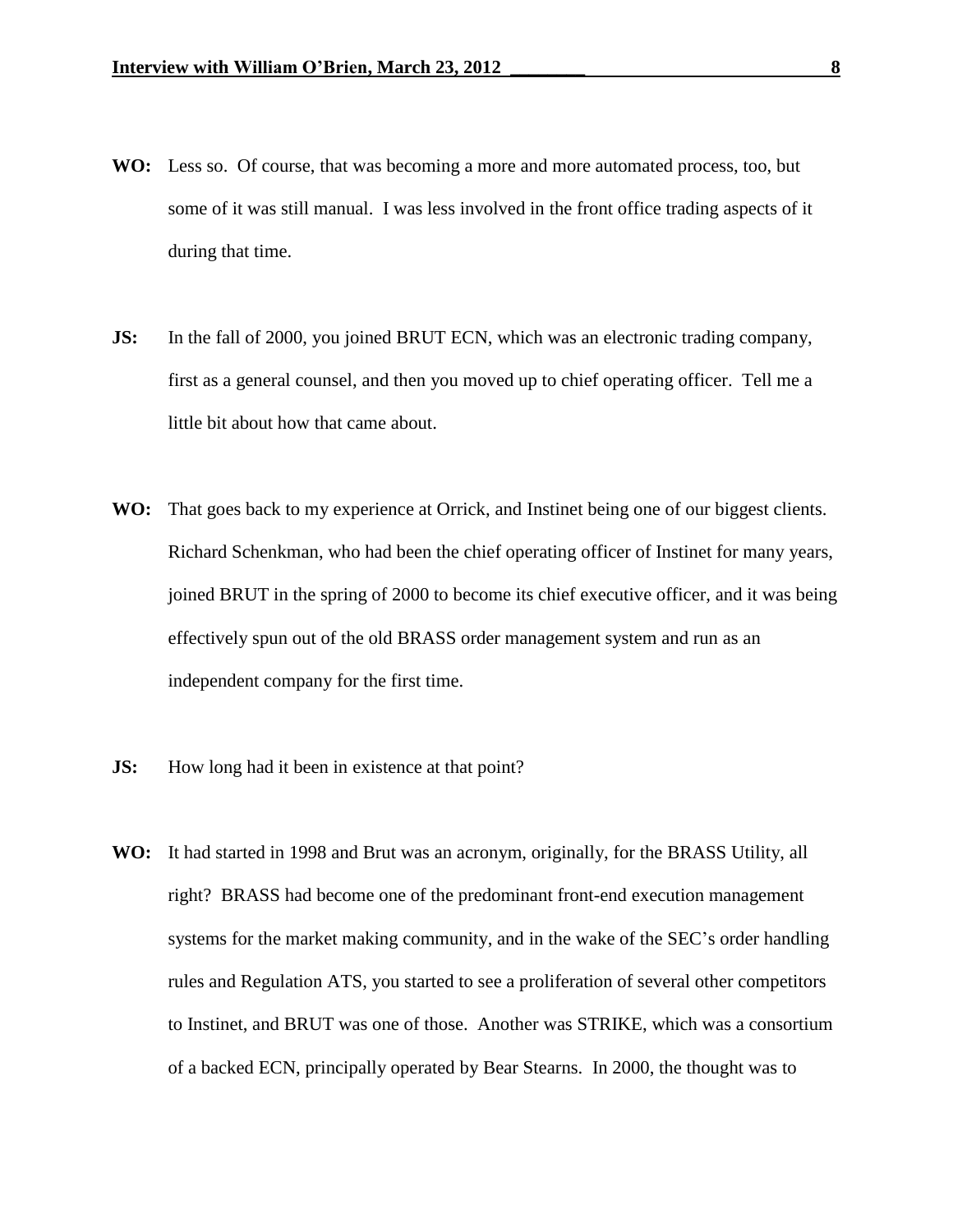combine the Brass Utility and STRIKE together to form BRUT and have it operate as an independent company with a broad consortium of market maker and other support.

Rich Schenkman was hired to run it, and he was building out his management team, and inquired to me as whether I would be interested in joining as general counsel. I was excited about getting involved in the trading aspects of it again, and also broadening out my experience and having legal responsibilities beyond just the regulatory and legal pieces to the entire company – HR intellectual property, contracts, et cetera.

- **JS:** At this time, did you consider yourself to be someone that had a strong background in IT and other issues that are relevant to electronic trading?
- **WO:** I started to get some of that in supporting the operations in custody and clearance settlements of Goldman, but not really. I wouldn't have considered myself a technologist at that time, by any stretch of the imagination.
- **JS:** What were the major goals of the organization at that time? What was it trying to do?
- **WO:** It was trying to have a fairly innovative business model that not only catered to the market making, but also tried to target the needs of institutions, as well. And the ability to move more of their trading electronically, while still preserving the traditional payment relationships they had with the brokers. One of the innovations of BRUT early on was the BRUT sponsorship model, which is effectively what now would be called a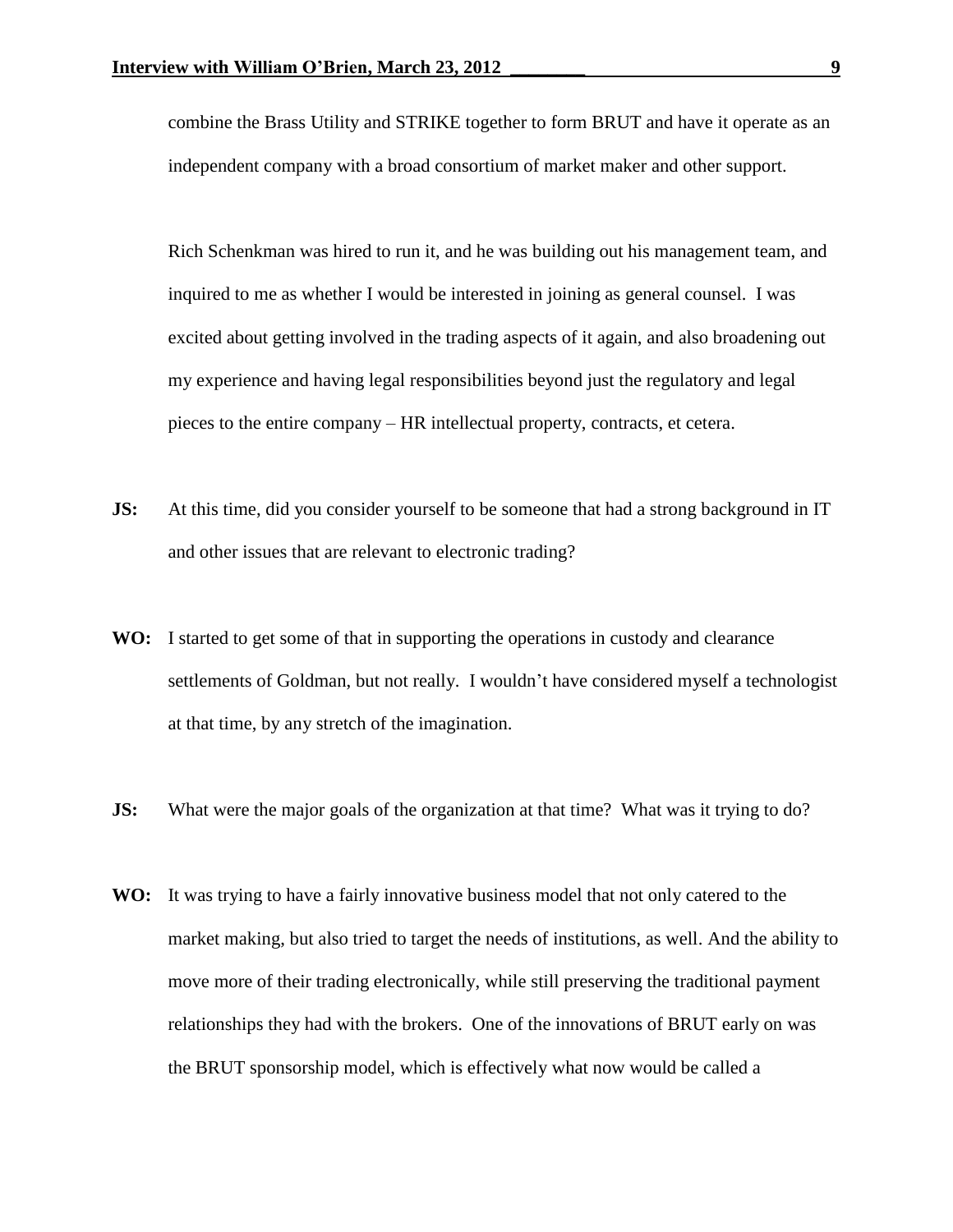commission-sharing arrangement – where you could trade electronically as an institution directly on BRUT's platform, but the larger majority of the commissions were then redistributed to the broker of your choice.

- **JS:** Now, at this time, BRUT was a competitor to other organizations like NASDAQ, which was putting together its own product, SuperMontage. Tell me a little bit about the relationship between these different companies.
- WO: It was quite adversarial. There was really an "us versus them" mentality, the "them"being NASDAQ and the "us" being the Generation 1.0 ECNs that had evolved – and that runs the gamut from BRUT to Archipelago to Island, Bloomberg Tradebook, REDIBook, and Instinet. There were a couple of other ones that are relevant, but they were smaller at the time, like Attain, for example. There was still vibrant competition between those firms, but at the same time, there was a bit of camaraderie between the people at BRUT, and people like Matt Andresen and Will Sterling and Cameron Smith at Island, or Mike Cormack, Kevin O'Hara, and Jerry Putnam at Arca. All together, you know – competing against a common enemy.
- **JS:** Many of these electronic trading networks saw NASDAQ as having an advantage, right, because it had this relationship with NASD at the time?
- **WO:** NASDAQ had some rightly-deserved competitive advantages in that it had been around for twenty-five years prior to these other firms existing. It had a 100 percent share of the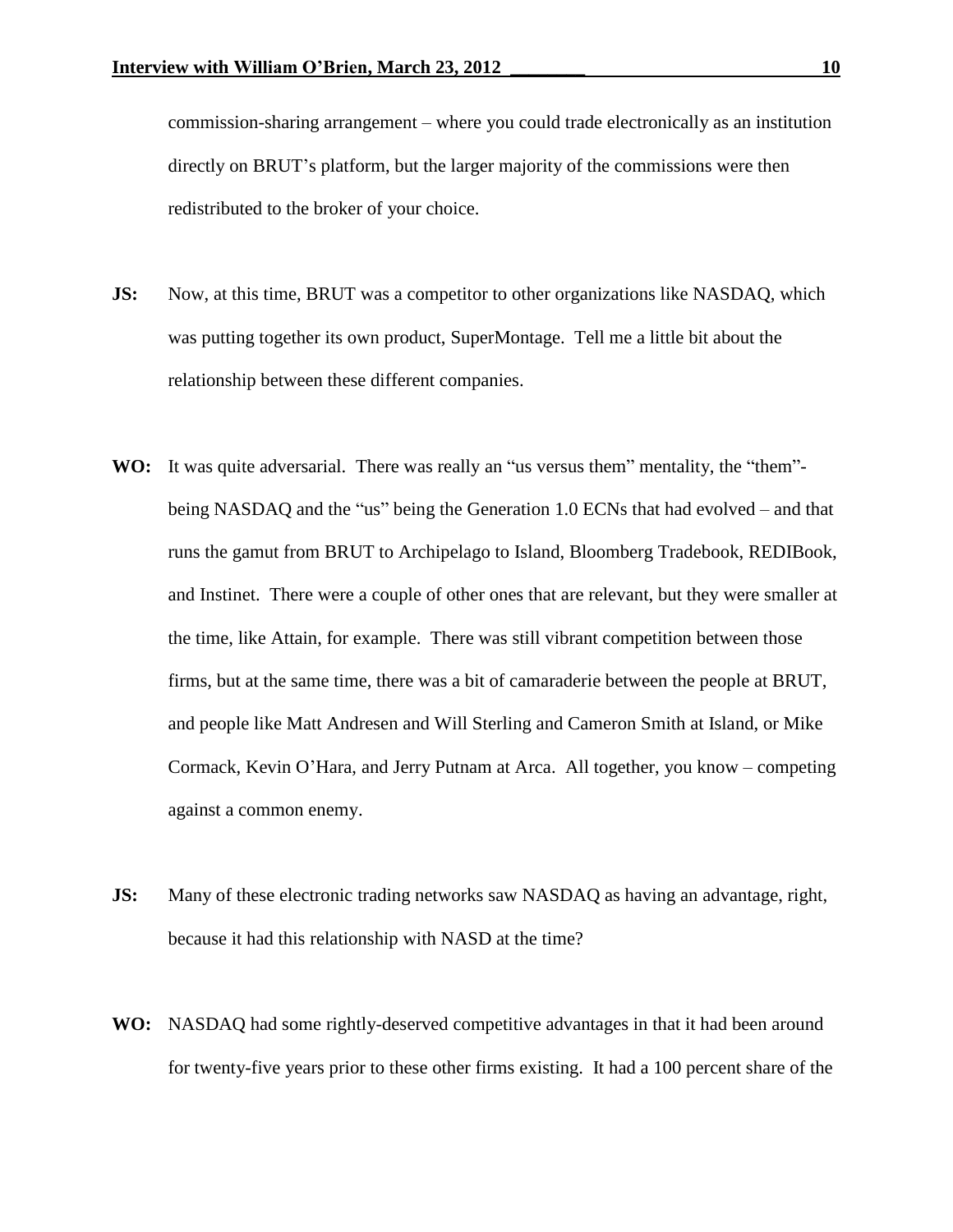market. It had been integrated very tightly into the daily lives of all the brokers that used it. But I think those brokers realized that on a long-term basis that was really suboptimal for their business models. The challenge was that NASDAQ at times, through certain proposals like SuperMontage, was trying to preserve those competitive advantages through regulation and market structure, and that's what a lot of people took issue with.

That's why there were these hosts of proposals that NASDAQ sponsored at the time – NACCESS, Next NASDAQ, iodes, nodes – and then iterations of SuperMontage that were looked at very critically. The New York Stock Exchange had its own advantages, too, at the time. It's just that that market was completely non-electronic at that point, and it was in many ways a second-order objective for the firms. That rapidly changed over the first few years.

- **JS:** The SEC ended up as sort of an arbiter for many of these disputes, didn't it?
- **WO:** Absolutely. I think it set a good framework baseline for competition between ATSs, ECNs, and exchanges, from a registration and a classification perspective. But how that fed through to the variety of exchange market structures took a while to play out, and the SEC was right in the thick of that.
- **JS:** When did the possibility of the acquisition of BRUT by NASDAQ first come into play?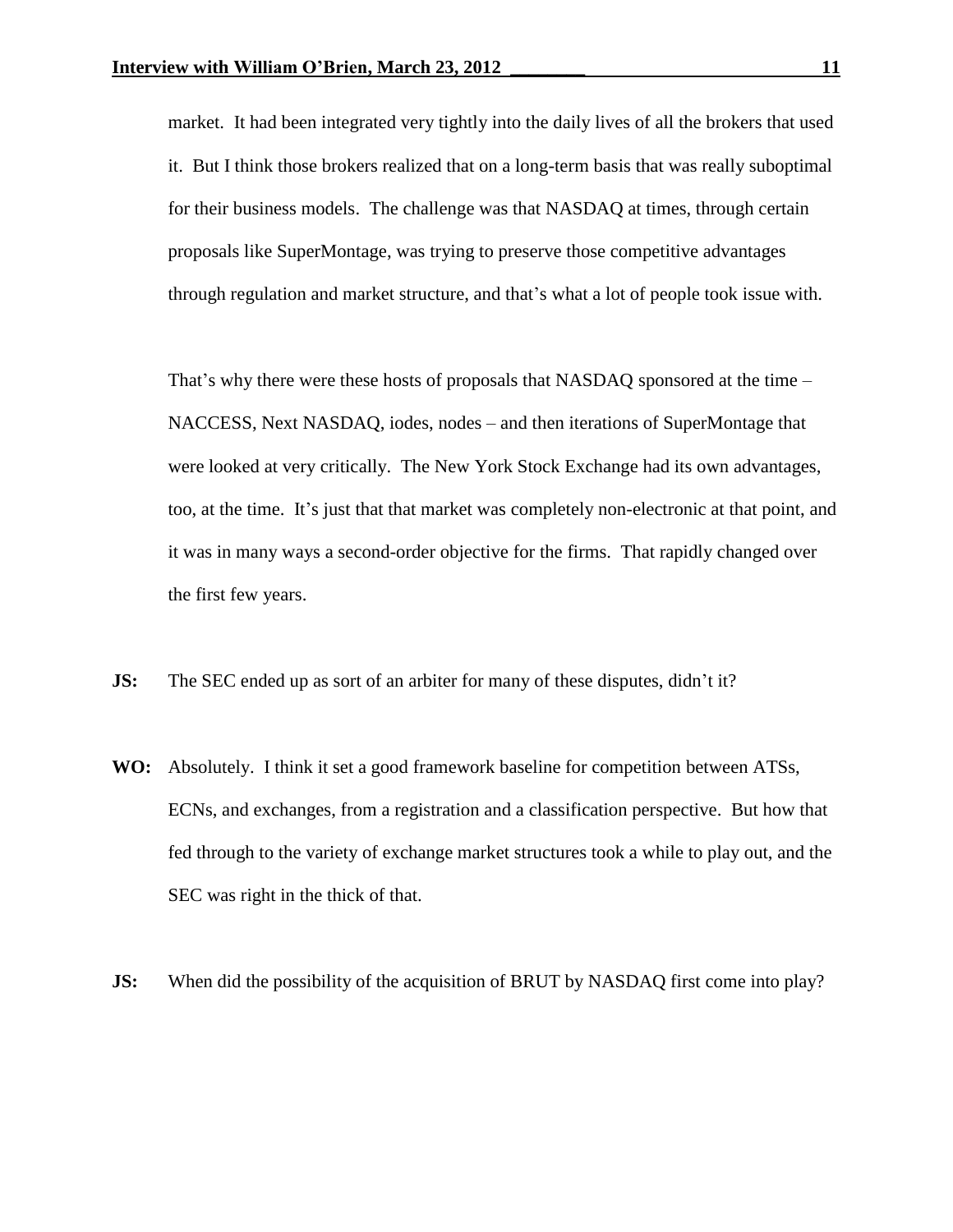**WO:** There were a lot of relationships in play. Most people forget that BRUT, as the BRASS Utility, was founded by Bob Greifeld, the current CEO of NASDAQ, when he was the president of BRASS. In 2002, BRASS, which had subsequently been acquired by SunGard Data Systems, actually bought out all the other owners of BRUT in a roll-off transaction. Bob was the executive at SunGard, who was the sponsor of that transaction.

A few months later, in May 2003, he left SunGard to become NASDAQ's chief executive officer, a position he still holds until this day. A little over a year later, he inquired with SunGard about the prospect of acquiring BRUT. I think as part of his own vision for transforming NASDAQ, he saw in BRUT not only some market share, but technology, and even the broker dealer itself and how that would play into things like order routing to other exchanges. That precipitated the dialogue that led to that transaction, which I call "the company so nice, he bought it twice."

- **JS:** In September 2004, NASDAQ acquired BRUT. How did they go about integrating BRUT's technology into their organization?
- **WO:** It came over a period of a couple of years. A lot of the day-to-day operations of BRUT as a trading system were subsumed into the Transaction Services Division of NASDAQ, but BRUT and SuperMontage operated side by side for a period of a couple of years. Only after the subsequent acquisition by NASDAQ of Inet, which was the combination of Instinet and Island, was a project undertaken to merge BRUT, SuperMontage, and the Inet platform into what was called at the time a single book project.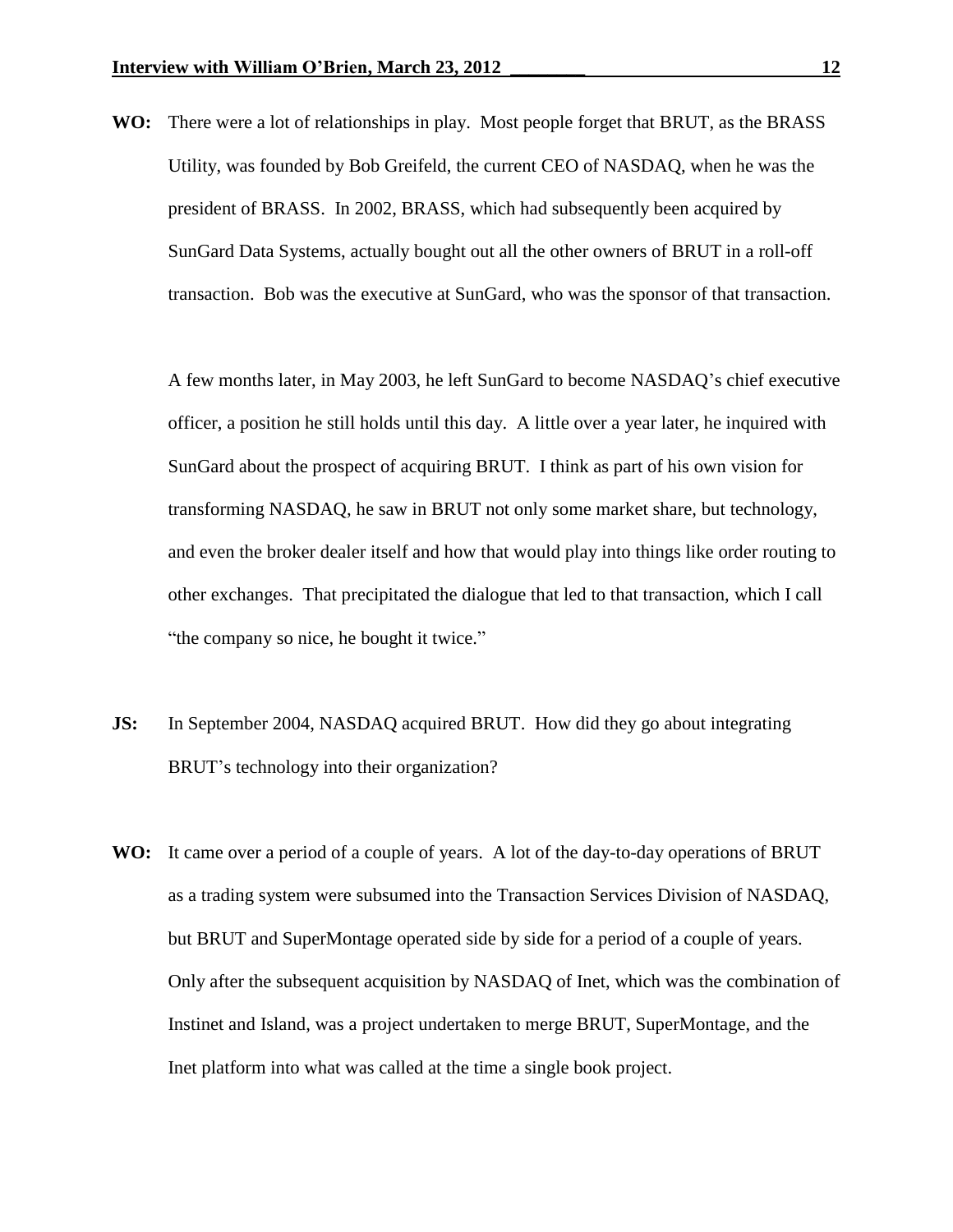- **JS:** Relatively soon after the acquisition, you were promoted to senior vice president of the NASDAQ Market Data Distribution within the Data Products Division. What sorts of projects were you working on there?
- **WO:** In my period of time at BRUT, I had made the transition from general counsel to the business side, where I was BRUT's chief operating officer for a couple of years. That happened at the time when SunGard acquired BRUT. Rich Schenkman and a lot of the other executives had left. It was a natural transition for me, given the interweaving of regulatory and legal issues and the business ramifications that we talked about earlier. While a lot of the employees of BRUT were subsumed in the Transaction Services Division, I wasn't. I took over the day to day of the market data distribution business.

That involved two principle responsibilities. One, overseeing NASDAQ's performance of the function of the SIP – the securities information processor – for market data in NASDAQ. That's market-wide. It is the plan pursuant to which, not only NASDAQ, but the other exchanges trading NASDAQ stock were feeding in the best quote and last-sale information for central redistribution to the brokers and vendors that consume it. That had been in a fairly contentious relationship. It was a proxy battle between some of the other ECNs and exchanges and NASDAQ. For a long time, when NASDAQ was 99 percent sure of the market, they ran that SIP in a dominant fashion. As the ECNs and the exchanges saw that as an inherent conflict of interests and a competitive issue, they started to apply a lot more scrutiny to NASDAQ's oversight of that relationship.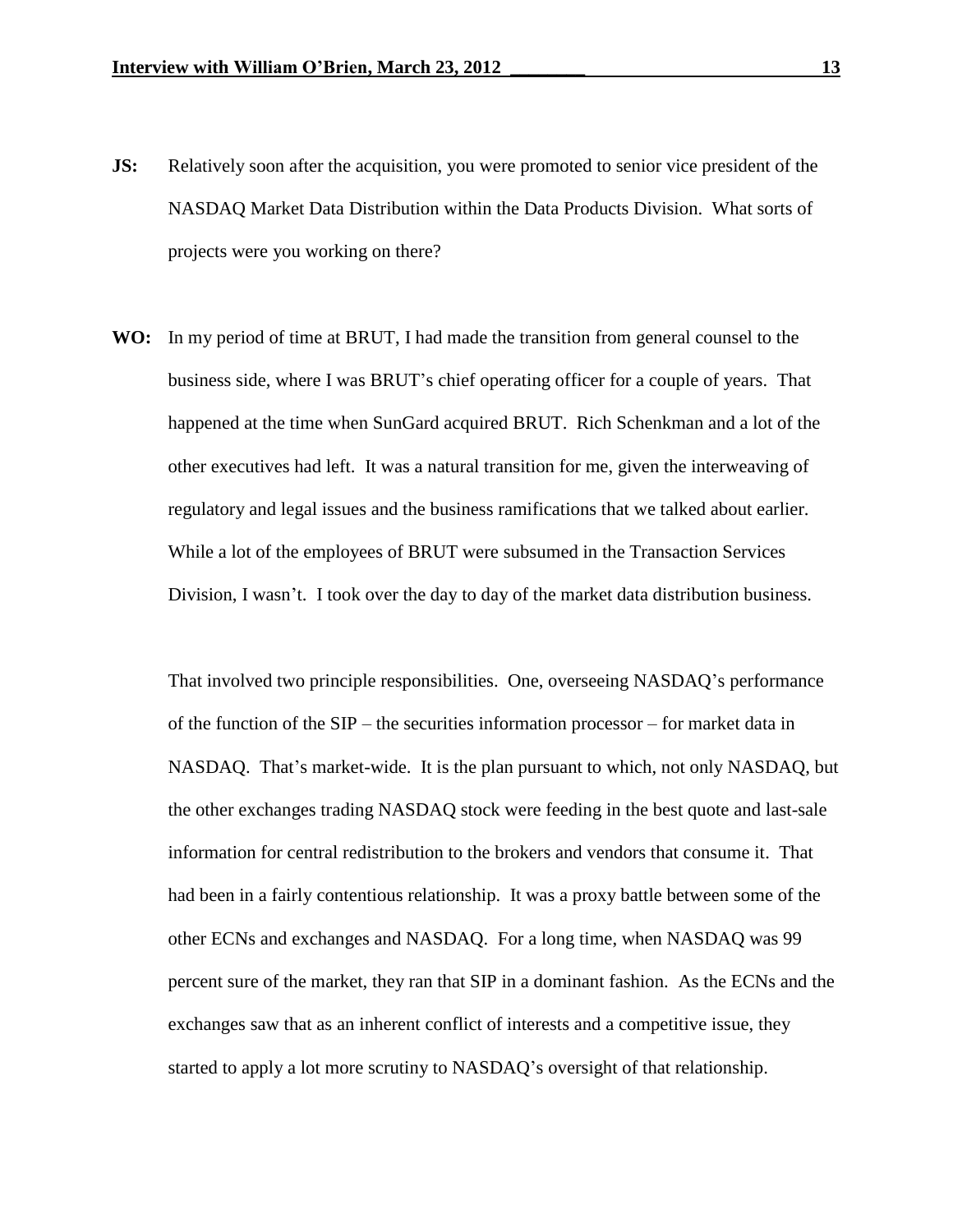The other aspect of the job was building up NASDAQ's proprietary market data business, looking at market data as a content business and as a product and coming up with new ways to not only slice and dice that content in a way that was more meaningful to the trading community, but to show the value of that content to get broader distribution and monetization.

- **JS:** Did you have any contact with the SEC during this period, or work on regulation issues at all?
- **WO:** Absolutely. The management of the SIP is an SEC-approved national market system plan, and when we had our meetings amongst all the exchanges about planned governance and modification and operation, there was SEC attendance at every meeting. They were intimately involved with and concerned about making sure those plans were being operated fairly and judiciously. So quite a bit. Then with respect to market data, a lot of our product offerings were subject to rule filings. Part of the product rollout process often was getting SEC approval for those products.
- **JS:** After about three years at NASDAQ, in August 2007, you joined Direct Edge as CEO. Tell me a little bit about the state of the company at that time.
- **WO:** Direct Edge was founded on the remnants of the old Attain ECN, which I referenced earlier, which was in the first generation competition, really a fringe player that was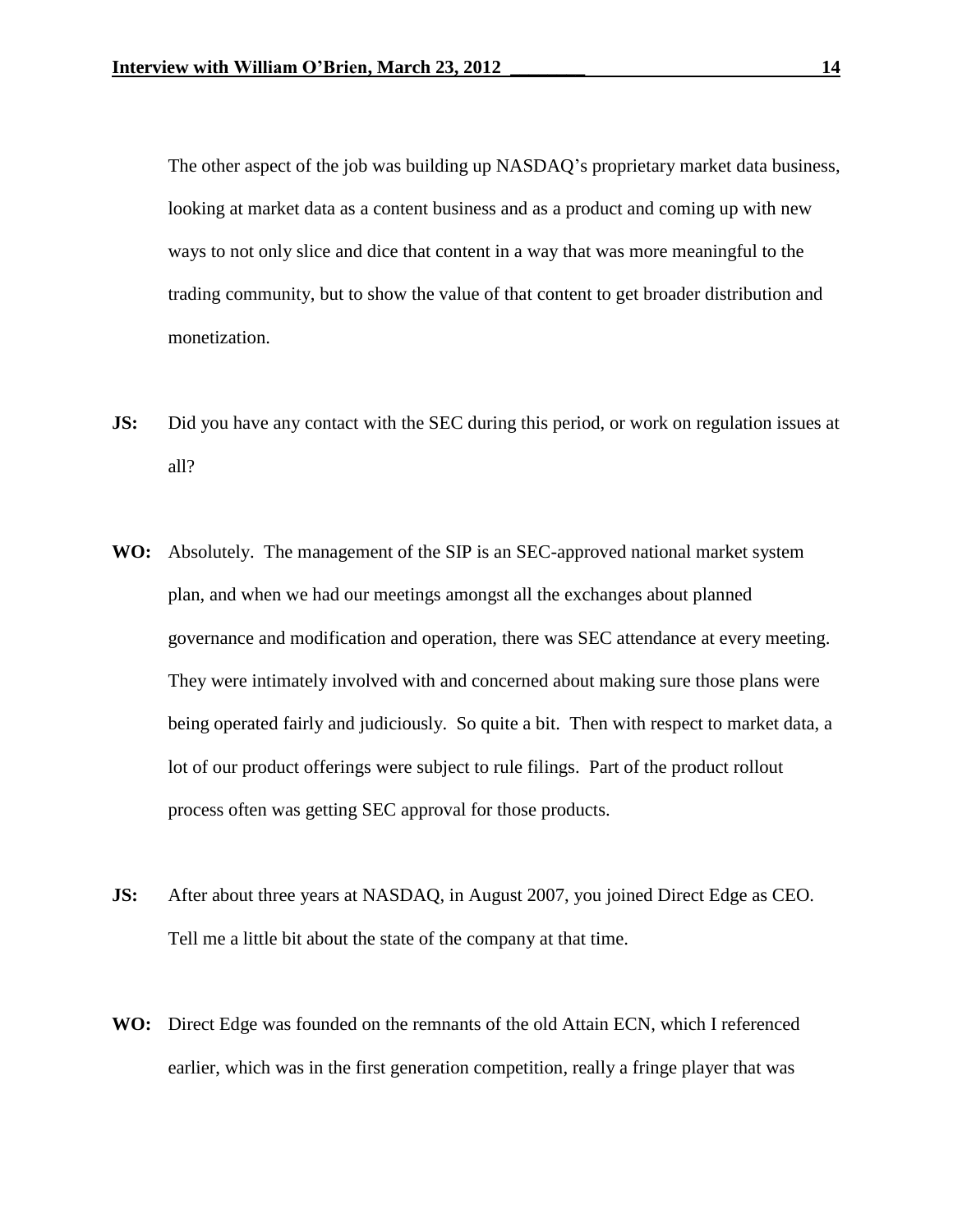catering only to the day trading community, the old SOES bandits. In 2005, Knight Capital Group, the market maker, had bought the assets of Attain – off the scrap heap, if you will – and refreshed the technology and rebranded it as Direct Edge and ran it for a period of time as a product.

With the SEC's approval of Reg NMS and the cap on access fees and the exchange pricing, and the ECN pricing that evolved from that, a lot of wholesaling clients were starting to bifurcate their overflow, saying, "Market makers like Knight will pay me for my market orders, but ECNs and exchanges will pay me for my limit orders, because they are offering rebates." They would split their order flow and direct it accordingly, given the economic interests of doing so, and the other benefits it offered their customers.

Knight thought if they created their own ECN, their own limit order product, they could recapture some of the flow that was being lost to the other ECNs and exchanges. They had run it as a product, and they had had some modest success. It was a little less than one percent of the market. I think as NASDAQ and the NYSE were gobbling up all those Generation 1.0 ECNs, whether BRUT or Inet or ARCA, brokers realized that there needed to be more competition – that returning to the duopoly was not going to be optimal for them or for their customers.

Other ECNs were starting to gain critical mass and get broker investments, and I saw the opportunity to spin Direct Edge out as an independent company and do so through a consortium. They approached me about the prospect of running Direct Edge in that vein.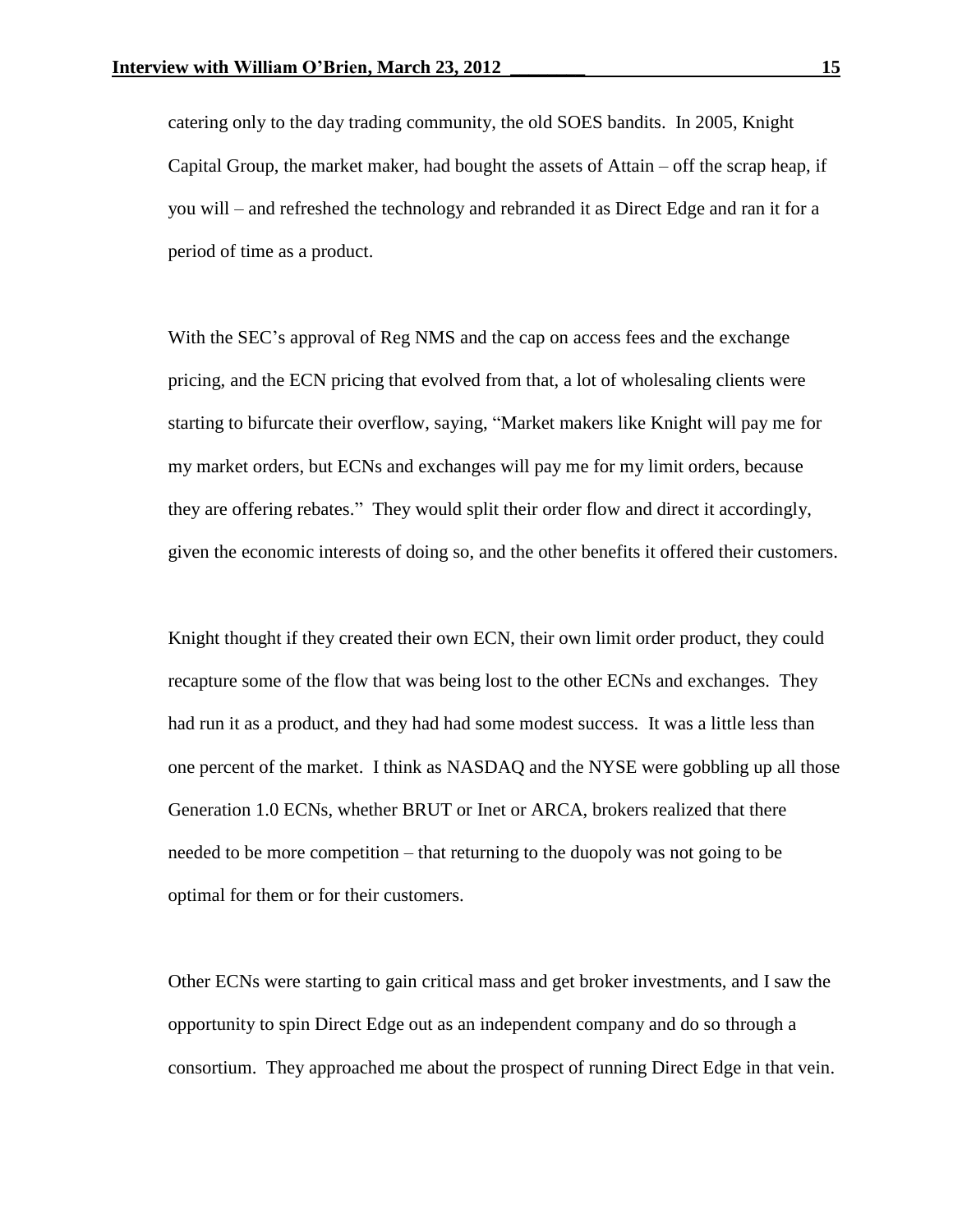That had a lot of appeal to me. I really enjoyed my time in NASDAQ and being able to touch in a senior management role the trading, the data, and the listings businesses – I had spent about a year-and-a-half at NASDAQ running the new listings business in the United States. I also looked forward to the prospect of running a company, and in that context, the opportunity to work at Direct Edge was pretty exciting.

- **JS:** How big was the company at the time when you joined?
- **WO:** Remember, it wasn't really even a company at that point. It was a product. It was nineteen people. It was losing money on a stand-alone basis. It had no real independent infrastructure of any kind – no physical office, no dedicated website, no dedicated IT or financial infrastructure. As I said, while it was a going business, it was a little less than one percent of the market, and it was losing money.
- **JS:** One of the first things you had to do is sort of put the house in order, get the office and handle everything for it?
- **WO:** I thought that's what I was going to have to do. Because no one could really explain to me what Direct Edge was trying to do. I knew they had two systems – they had Edge X, they had Edge A. No one could really tell me the difference between the two, or why two systems even existed, as NASDAQ and others were trying to combine systems. I figured, I'm the BRUT guy  $-$  I know how to run an ECN, so I'll walk in there and just tell everybody what to do and right the ship.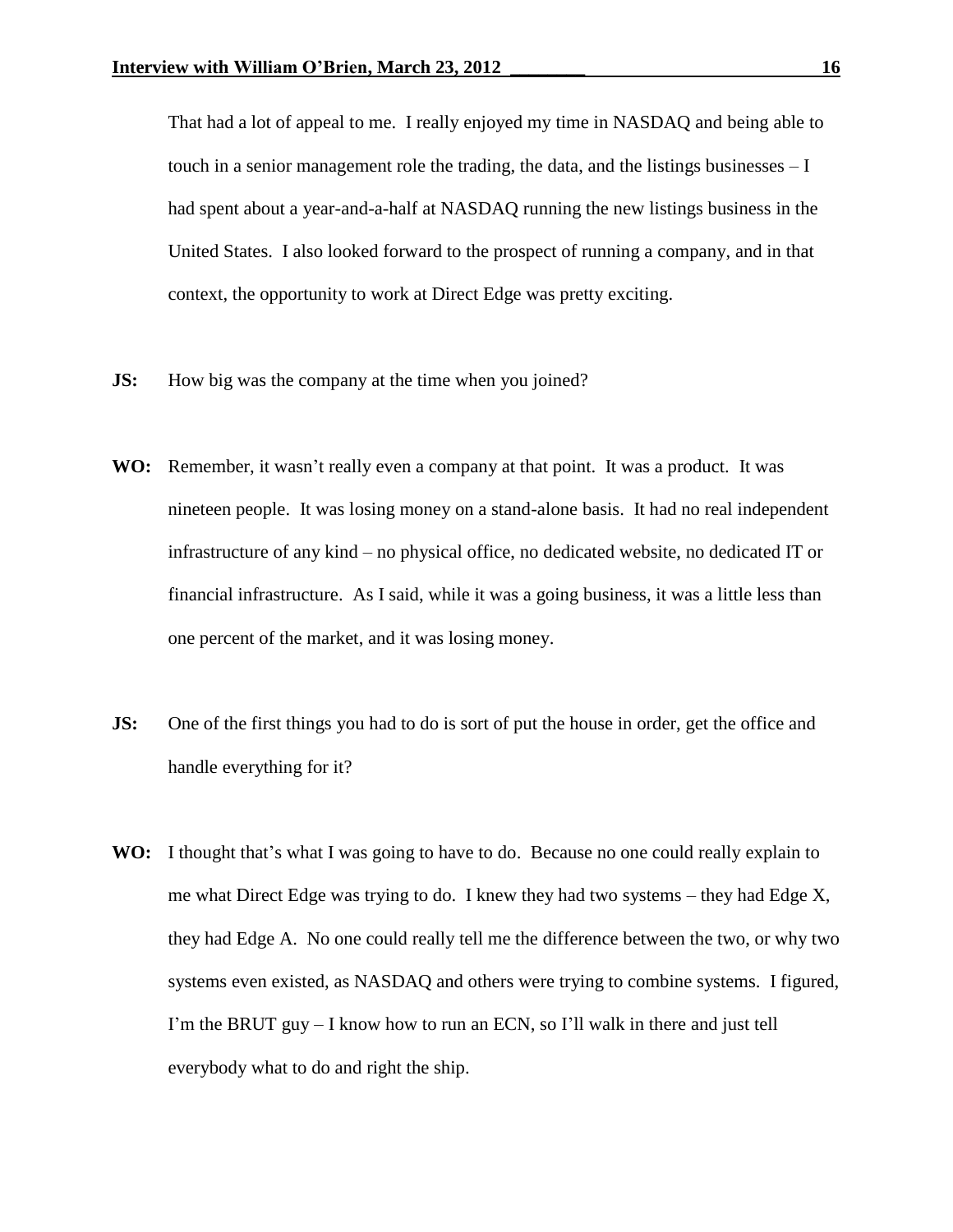What I found out was that strategically, they were moving exactly in the right direction – giving customers a greater diversity of product so we could be more things to more people. They had an innovative and customer-centric mindset at a time when a lot of our competitors were either focused on doing international acquisitions or trying to get one microsecond faster. All that needed to be done in terms of improving the framework of the company was communicating and selling the value proposition more extensively, branding it independently from Knight so there would be no concerns about conflicts of interest, and then putting the infrastructure around it to allow it to scale for growth. Those are things that I felt very comfortable with doing from my BRUT days.

- **JS:** So the strategy was more or less already in place?
- **WO:** Absolutely. I cannot take credit for our strategy, only helping to execute out it in a small way.
- **JS:** What were the major challenges during these first couple of years, as you were setting it up?
- **WO:** I think to start was just how quickly we grew. My first day at Direct Edge, we did 300 million shares for the first time. That was in July of 2007. By April 2009, we were peaking at almost 2.8 billion shares a day. That's 10x volume growth, and also 10x market share growth. By the spring of 2009, we had grown from less than 1 percent to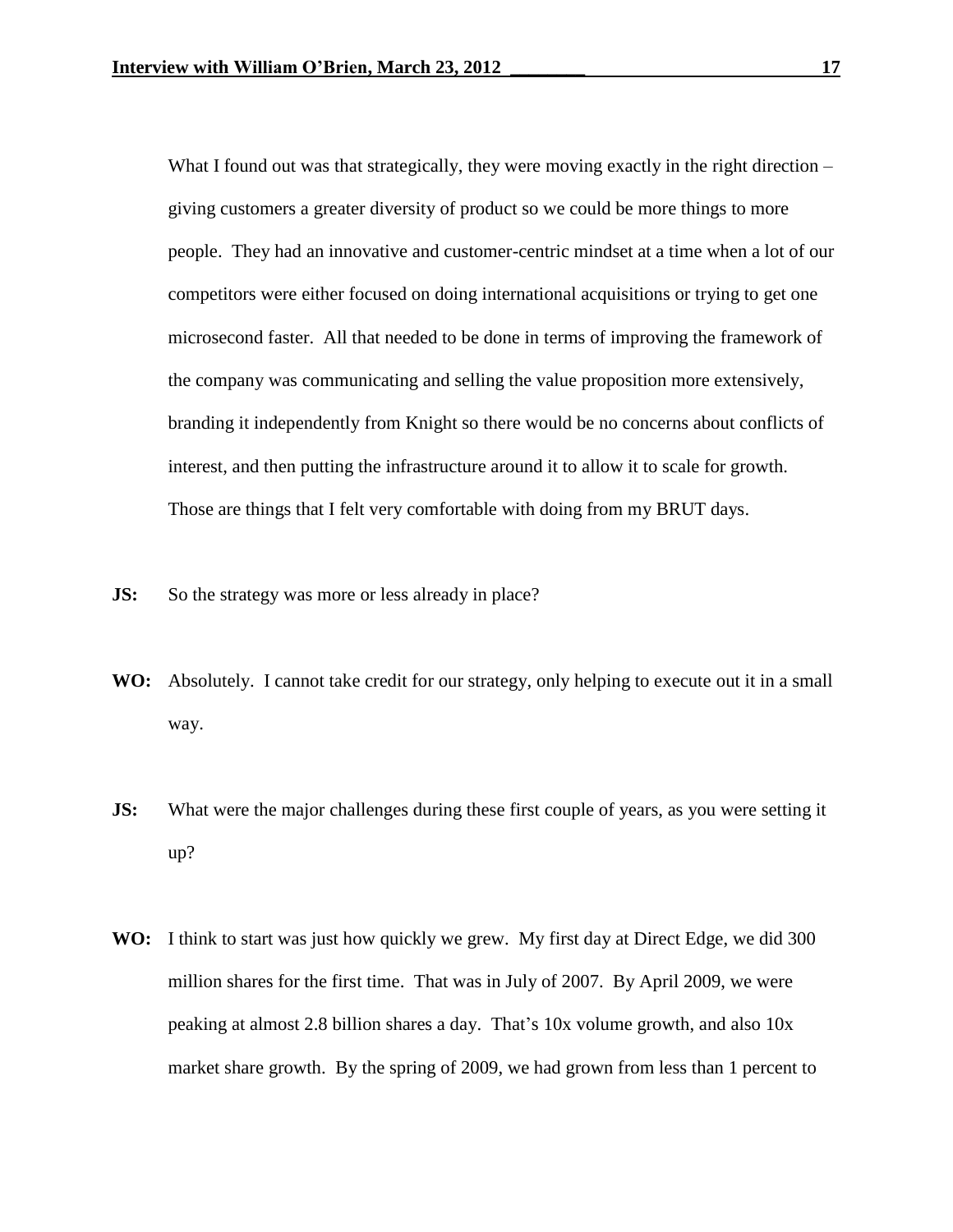over 10 percent of the market. Making sure that you're preparing for the long-term future, but still having to deal with significant amounts of growth in the short term, was very exciting, but very challenging.

Every day, you start at zero shares traded, but you have to be prepared to do substantial amounts of volume. You can't close your shop down for six months to make the technology more scalable or make the code base better or have the billing infrastructure in place to support it. You have to be ready tomorrow. Your customers are depending on you. That was very exhilarating, but very hard work at the same time.

- **JS:** Now, at this time, you did not yet have a license to operate as a stock exchange. How did you operate then?
- **WO:** No, and we were navigating that very early. Within a few weeks of being at Direct Edge, I could have told you that one of our long-term objectives would be to become a stock exchange in our own right.
- **JS:** Was this something that was known publicly?
- **WO:** I think there was a lot of speculation that we would go that route, there was just a question about how. Because the previous experience was – we joked that NASDAQ was a stock exchange and it took them five years to get SEC approval to become one. I think what a lot of people didn't realize is that the SEC was parsing through some very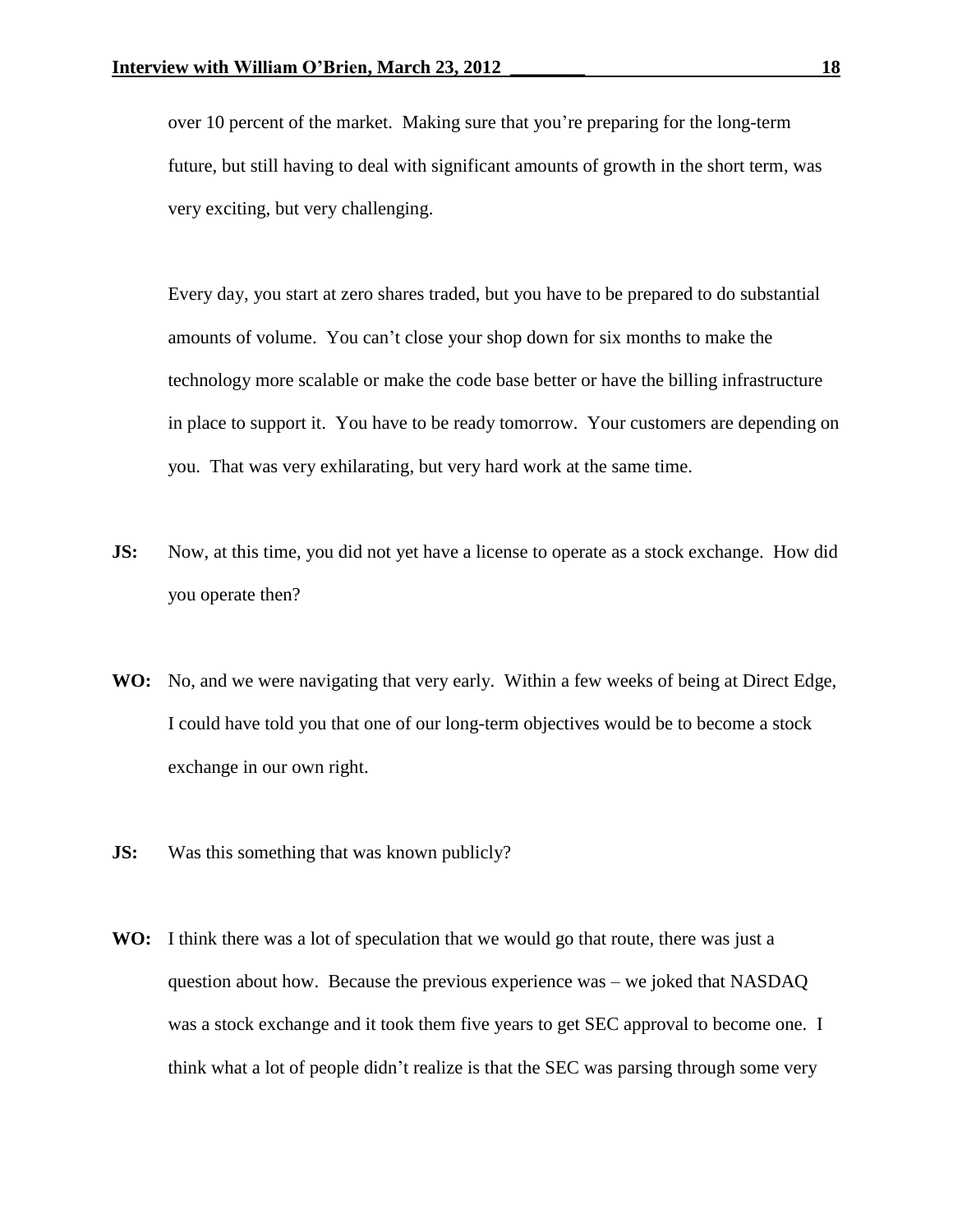complex issues that NASDAQ-specific. The combination of NASDAQ and the old NASD – now FINRA, the over-the-counter trading facilities that were tightly interwoven with NASDAQ, and how to separate those out, and negotiations around that that weren't specific to potential new exchanges, none of which had gotten approved on an equitiesexchange basis in a very long time.

I think the SEC had a very responsible mindset – that as we and other ECNs were becoming a material part of the market, it made sense to bring us within the panoply of exchange regulation. Originally, we had looked at potentially buying or merging with one of the smaller stock exchanges. Then in February of 2008, one of our competitors, BATS, had their formal exchange application published for comment by the SEC. We knew full well that an application was likely not to be published for comment if there wasn't at least some receptivity within the commission to approving it. It made me realize, wow, this is going to happen. We really can become an exchange.

- **JS:** So even before you sent in your application for the license, you were already in contact with the SEC and making it known that you were –
- **WO:** Absolutely. As early as late 2007, we began to explore with the SEC the prospect of evolving into an exchange.
- **JS:** You filed the formal application in early 2009, I understand, right?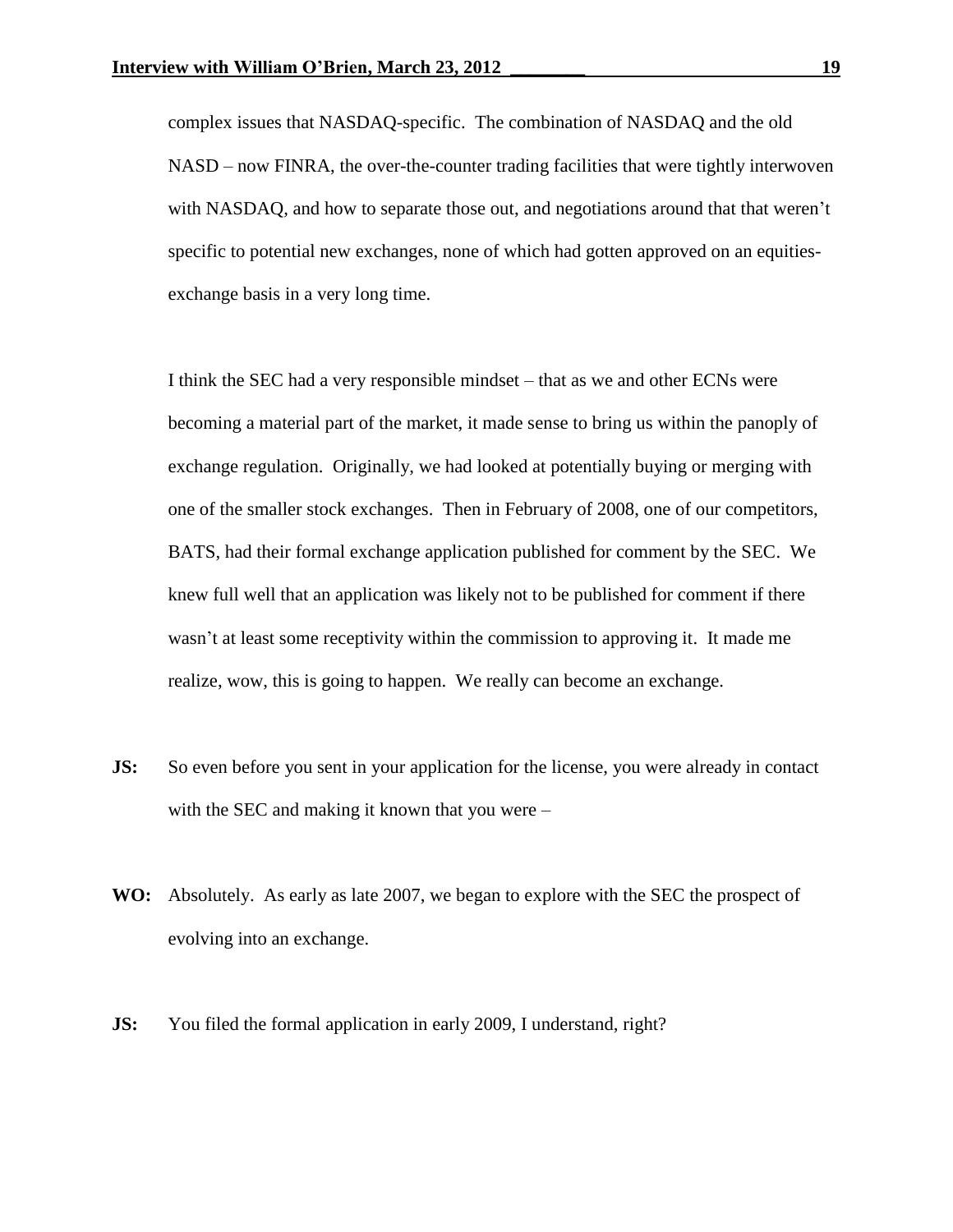**WO:** That's right.

- **JS:** You applied for two licenses. Why were two licenses necessary?
- **WO:** One of the innovations that Direct Edge brought to the market is two trading systems, operated side by side and backed by a common infrastructure, but physically distinct. That created two different trading ecosystems that could give us a broader set of value propositions to the trading and investing community. Under SEC rules, you cannot operate two systems side by side that don't protect each other from a time priority perspective under one exchange license. So we were really innovative, and we were the first entity to ever apply for multiple exchange licenses simultaneously.
- **JS:** Do you think that resulted in the process being more drawn out?
- **WO:** I don't think so. I think it would have been more drawn out if we hadn't tried to do it that way, and I think we worked with the commission very early in acknowledging that we understood why it would need to be the way that it was. I think they appreciated that. The reason why we didn't file until 2009 was because in 2008, we did an intermediate transaction where we brought the ISE stock exchange into our investing consortium. We acquired some of the assets of the old ISE stock exchange.

The ISE investment brought our ownership consortium into compliance with SEC standards about the minimum ownership by brokers of exchanges. We had a lot of early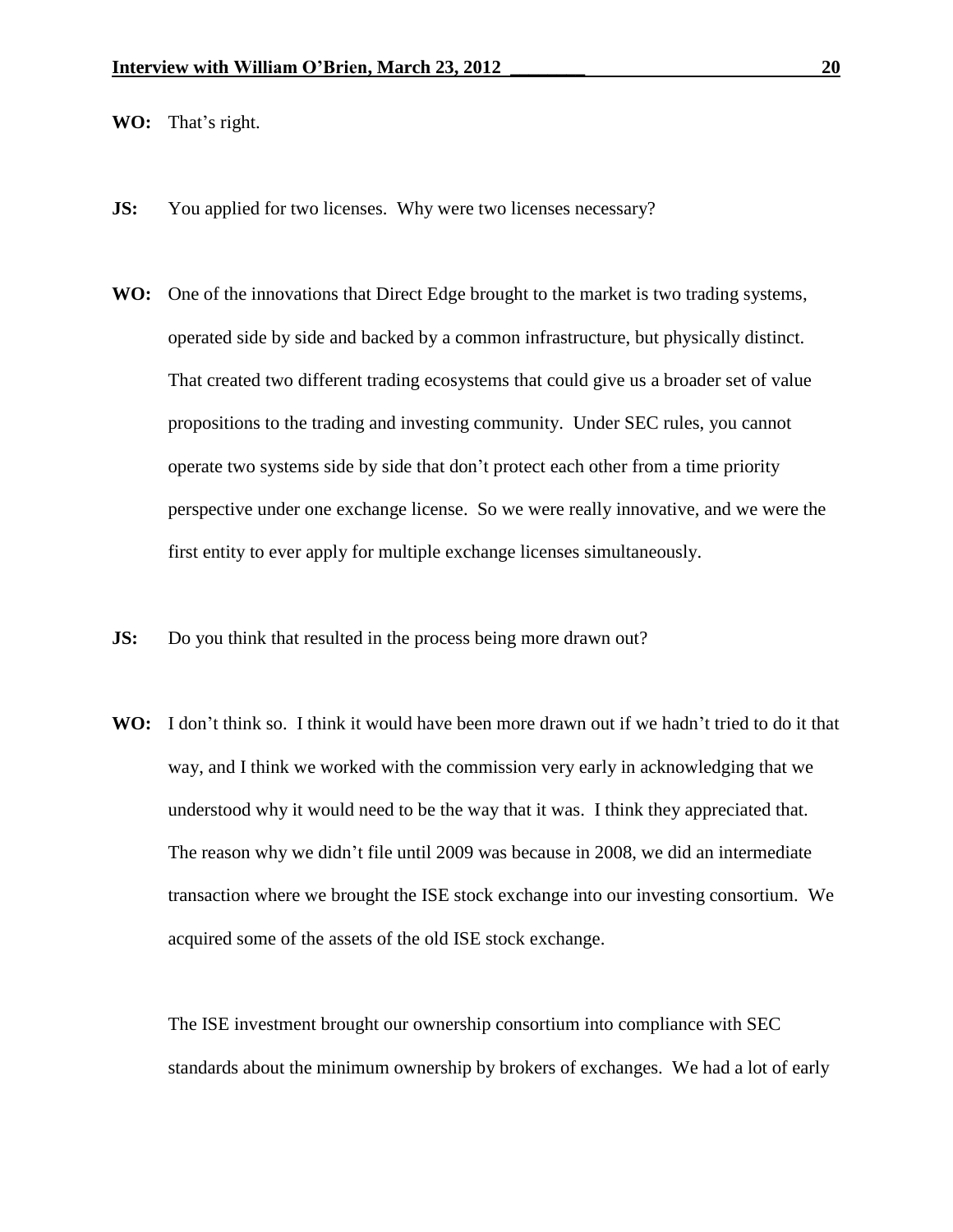stage conversations with the SEC because Knight, Citadel and Goldman, which were our original investors, all owned more than 30 percent of Direct Edge. Under SEC rules, no broker was allowed to own 20 percent or more of an exchange, so we talked about ways we could potentially work out that issue. The ISE transaction gave us the opportunity to get them all diluted down to 19.9 percent each, which put us in complete compliance with those things and made the application process simpler.

- **JS:** Tell me about the application process itself. What do you have to do? Basically get all the documents together, send them off and then wait, or is it an ongoing process of consultation?
- **WO:** It was an ongoing process of consultation which starts way before you actually file the documents. Rightfully so, the SEC wants a fair amount of confidence that you're approaching a product of this nature with the right level of thoroughness and integrity. That requires developing a good working relationship. The management team of Direct Edge and its owners had had good working relationships through a variety of means, including their time at Direct Edge. I think that helped start the process off on a good foot.

There are a lot of questions that the SEC should rightfully ask of someone who is applying for the privilege of becoming a stock exchange. That's a process that takes time, and I think the SEC understands its special relationship with the stock exchanges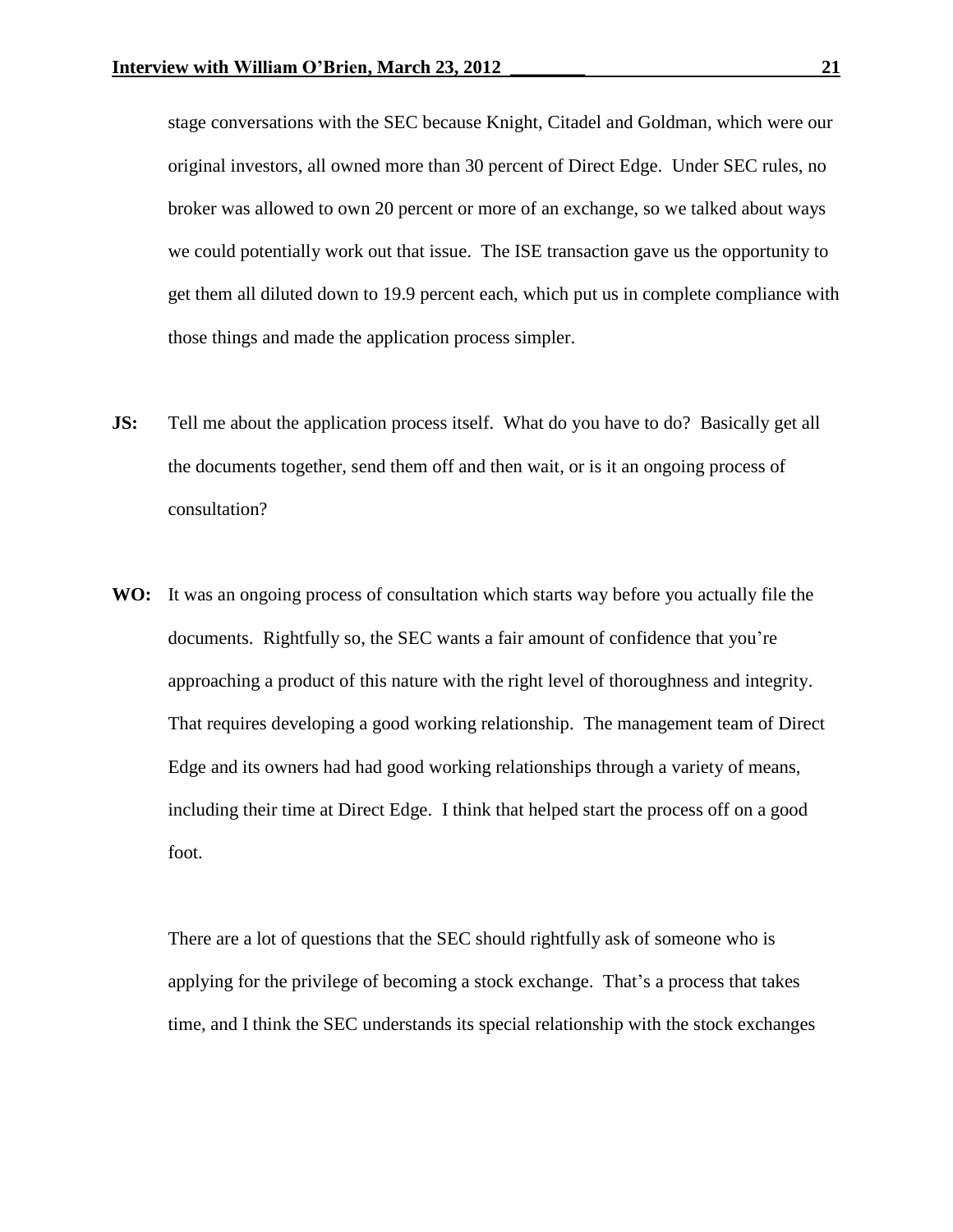and the importance of a good working relationship that needs to start very early in a stock exchange's life.

- **JS:** Was there ever any concern about which way the process might end up going, or did you feel pretty confident the whole time?
- **WO:** I think we felt pretty confident. We knew that it was going to take a certain period of time. The approval of BATS in late 2008 gave us a fair amount of confidence of the precedent. We knew it was a matter of satisfying all of the requests for information and conditions. Then, it was just a matter of when, not if.
- **JS:** Do other parties get a chance to comment on the application?
- **WO:** They do.
- **JS:** Did they comment?
- **WO:** We got one comment in the process, which was from NASDAQ that was clearly pretty competitively motivated, and we responded to it. That was it.
- **JS:** In March 2010, you finally got the two licenses. Were there any sort of technical changes that you needed to implement?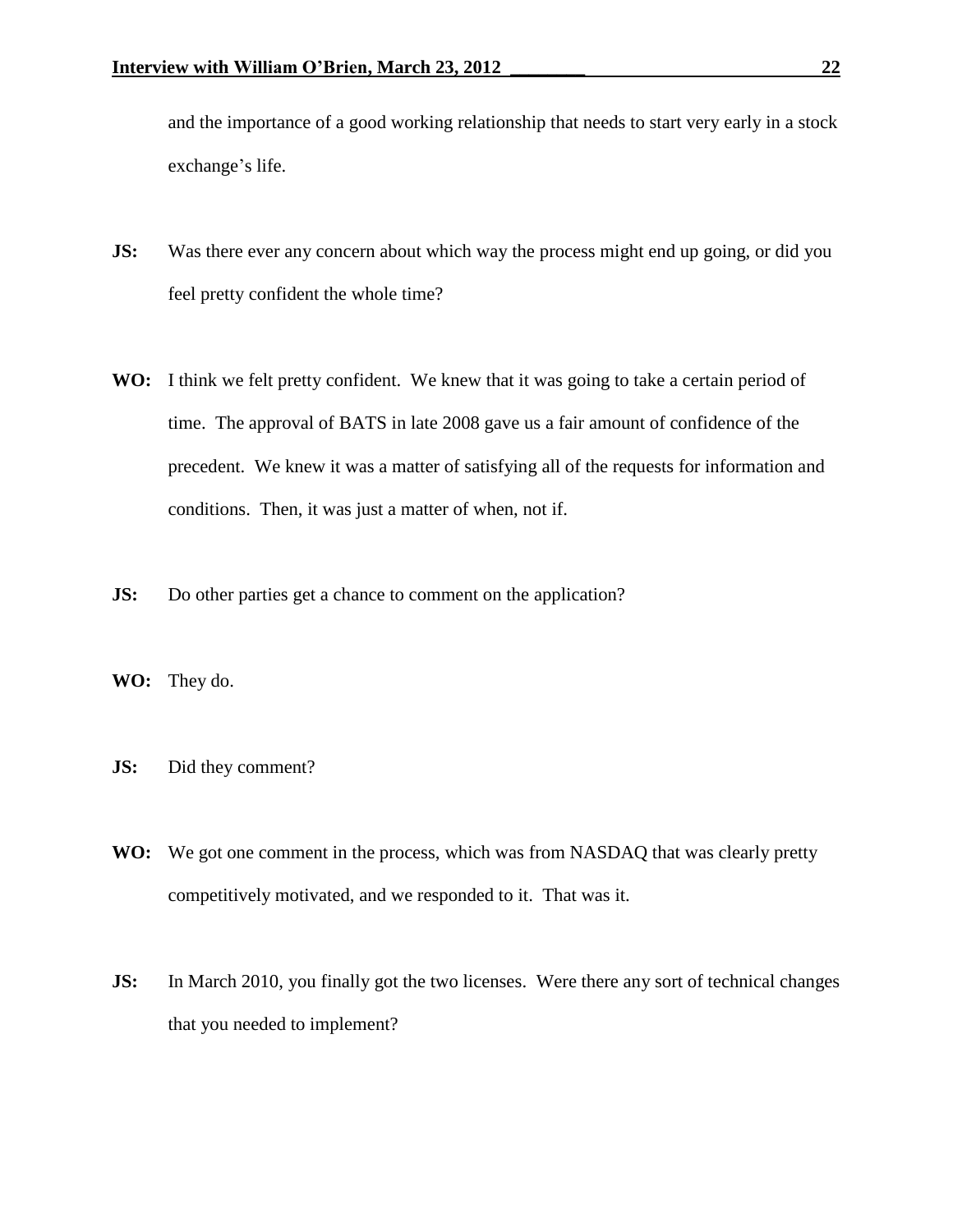- **WO:** For Direct Edge, becoming an exchange was not just a regulatory transformation, but a technology one as well. As part of our growth plan for the company, we had to completely redo our technology – not only our software, but the data center in which the technology resided and that our members would be connected to. When we went live as an exchange, we did so with brand new technology in a brand new, state of the art data center. Our new members were basically unplugging from an old system in an old location to a new system in a new location. It was converting from being an ECN to an exchange at the same time. That was a massive technology project in addition to the regulatory process we were going through.
- **JS:** Was your technology center previously here in Jersey City?
- **WO:** Yes, it was. It was actually in this building in 545 Washington Boulevard a couple of floors down in the data center that's currently run by Knight. Now we've moved to our own dedicated space in a data center run by a world class provider – Equinix – about seven miles away in Secaucus, New Jersey.
- **JS:** You spoke a little bit about the technological challenges. Obviously, with this new stock exchange status, there were new regulatory challenges, too. Was it difficult to adjust to those?
- **WO:** I think it was a process. There are always growing pains in processes like that. It is a fundamental change when you move from being an ECN to an exchange. Satisfying your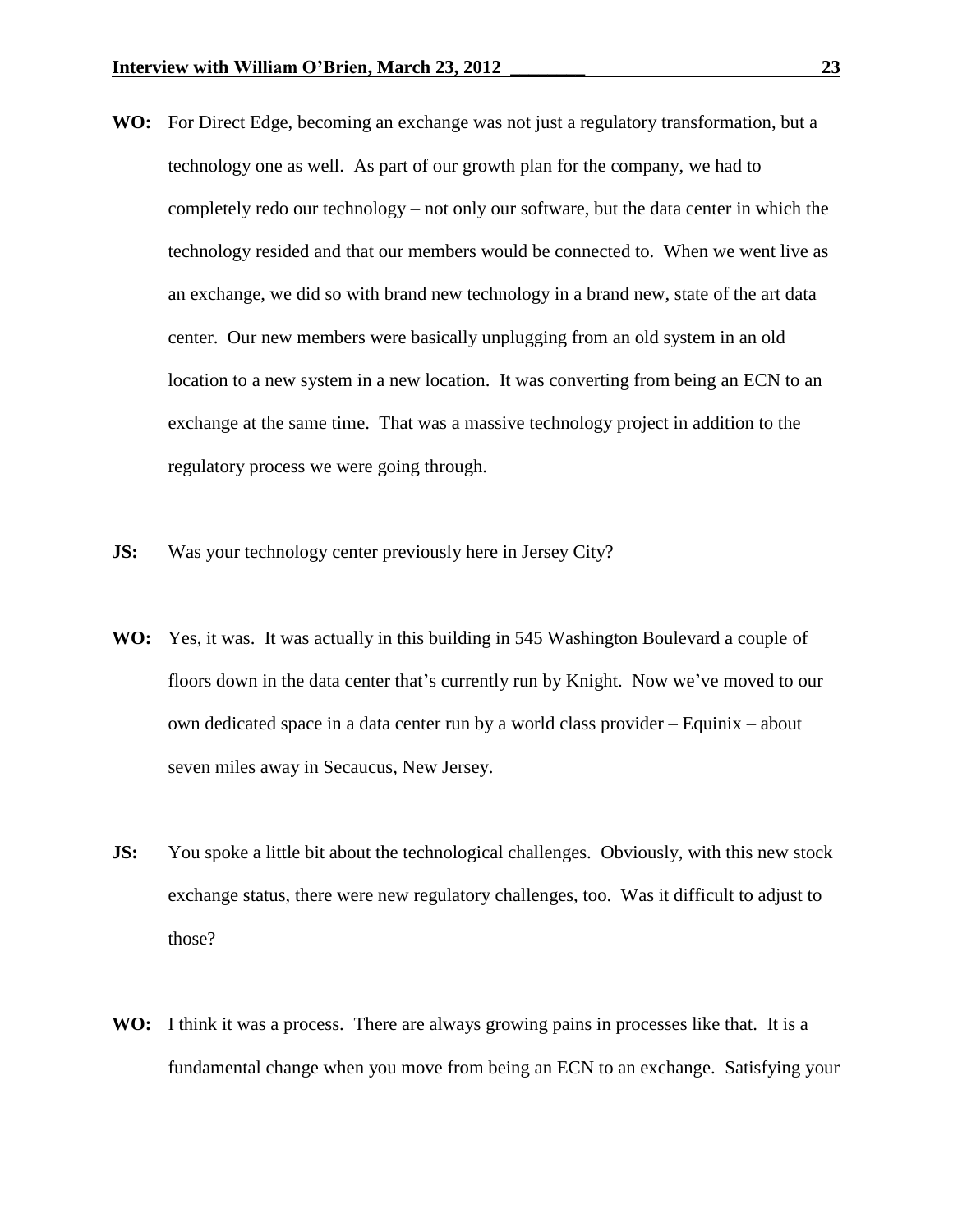compliance obligations as an ECN is important, but when you become an exchange, compliance is an essential element to your success as a business. Not only are you effectively in the business of helping your members satisfy their compliance obligations and regulating them, but the regulatory responsibilities that you assume as an essential component of market structure are much greater. We spent a lot of time, not just when we became an exchange, but ever since, making sure we have the infrastructure in place, we have the resources dedicated to fulfill our obligations in a repeatable, sustainable, demonstrable, and adaptable manner.

- **JS:** Do you have a separate dedicated compliance department here?
- **WO:** We do. We have a twelve-person legal compliance team, and we rely on some pretty critical vendors. The regulation of our market surveillance function is conducted by the ISE in a partnership we have with them. Our member regulation is performed with the assistance of FINRA in a contractual arrangement we have with them. Our legal and compliance team interacts very closely with both those organizations to fulfill our responsibilities.
- **JS:** I want to go back in time just a little bit and ask you about a couple of issues that Direct Edge, other electronic trading networks, and even regular stock exchanges have had to deal with over the past few years. One of those is the issue of dark pools or flash orders. First, would you mind telling me what that is? What is a dark pool or a flash order?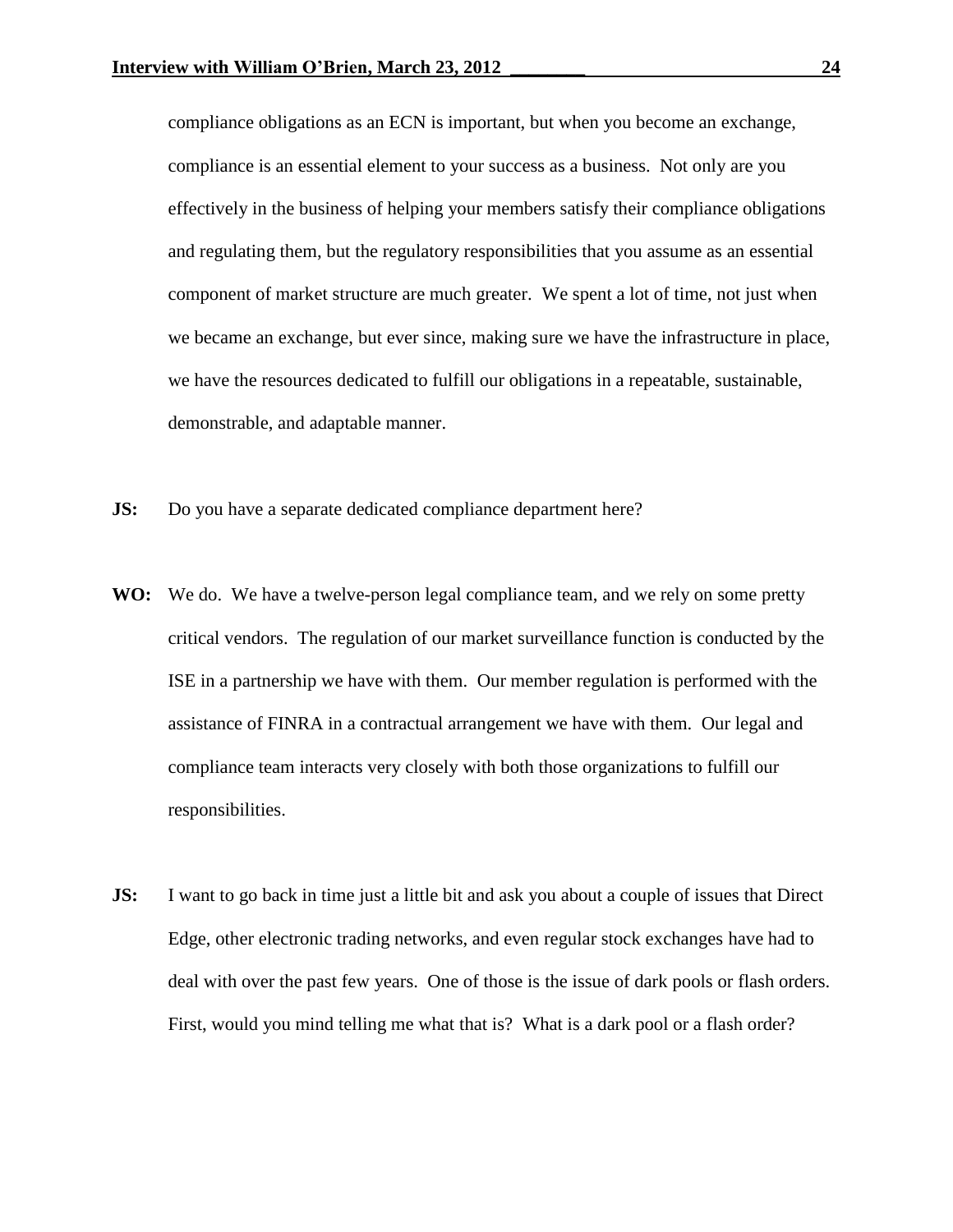**WO:** A dark pool is something that has existed for a long time before it was even called that. U.S. market structure has, as a component, the idea that you don't need to execute a trade on the exchange, if you don't want to. You can execute trades off exchange. A lot of retail and institutional investor orders are done that way for valid commercial and investor execution-quality-driven reasons. Now, over the last, say, ten years, the ways of executing those trades have become much more automated. If you are an institutional investor looking to sell or buy 500,000 shares of IBM, you wouldn't send that whole order into the exchange. You would suffer a significant amount of market impact and other things that would deteriorate the execution quality and the price you received.

What you would do, historically, is you'd call up an institutional sales trader at a brokerage firm, and just tell them maybe you had a part of that order. They would know that you probably had a little more, and they'd manually work out the best way to get that order executed. What's happened with the advent of technology is that all those processes have become automated. A lot of those old line sales traders are gone and you have these pools of liquidity now operating on a completely automated basis. Because the orders aren't displayed to anyone, they're dark, in contrast to exchange markets, which are called lit. So you have the "dark pool" phrase.

Dark pools always existed. They just became a lot more automated. What that did was, from our perspective, is create an opportunity to bring it into the exchange market. Our competitors tried to build their own dark pools and that didn't really work for a variety of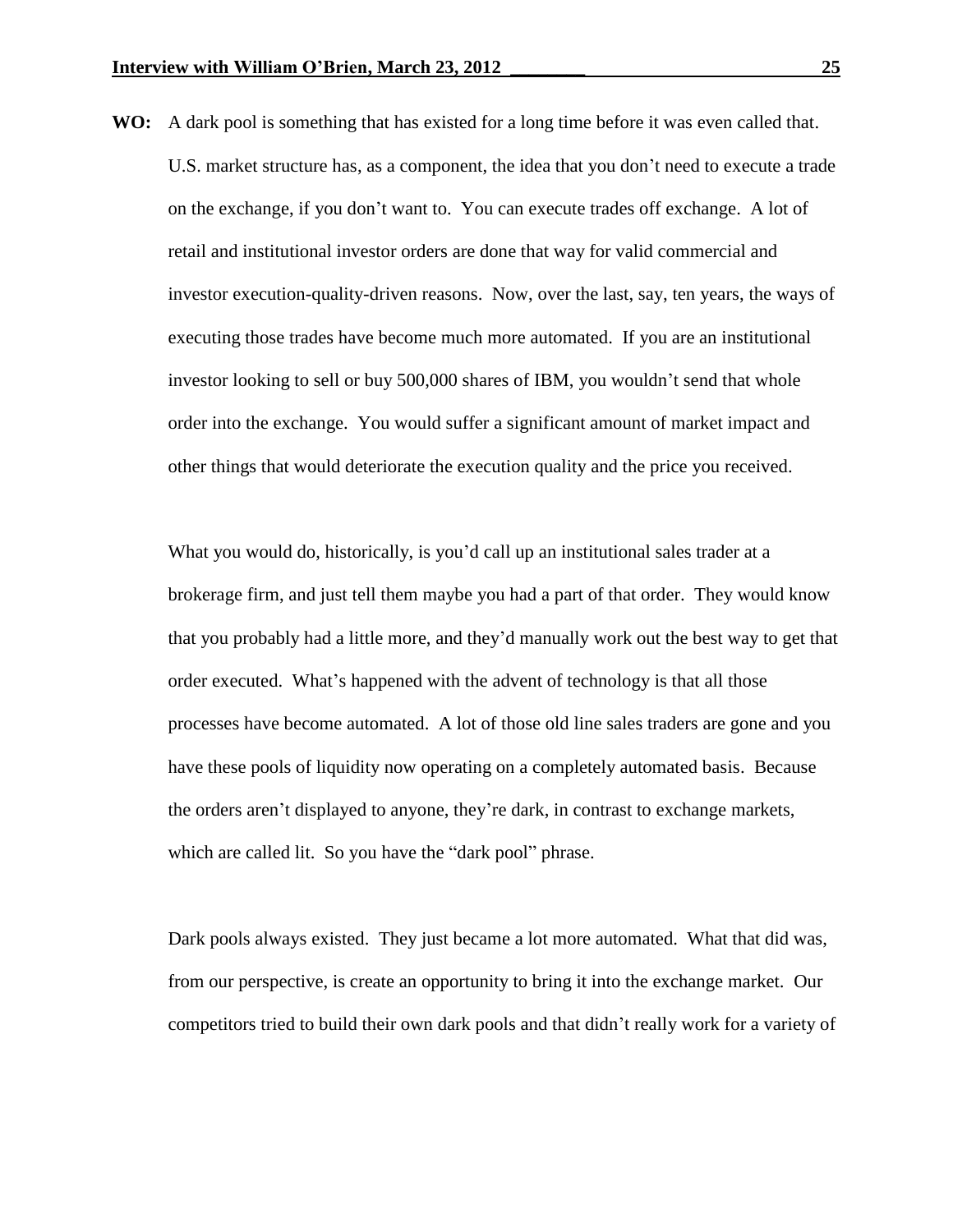reasons, because institutions like using brokers for reasons that go far beyond just getting the order executed.

We thought, how do we use that automation as an opportunity to bring dark pools into the network of our exchange's liquidity in a way that made sense for the business models of our members who are operating those dark pools, and made sense for our other customers who now realize, "wow, there's all these other alternatives and I have to navigate these, I can't just ignore them." This would allow us to deliver value to both sides of the trade, which is what I think any good stock exchange is supposed to do.

We used a variety of technologies to facilitate that, basically building in access to dark pools into our smart order router. Sometimes we would route those orders to dark pools one at a time. Do you have an order? Can we trade with you? They'd respond, "yes, you traded with us." But at other times, we used technology to simultaneously reach out to all those dark pools at once, using technology that some people call a "flash order." We were simultaneously giving that information out to multiple dark pool operators and anybody else that was open to receiving it, and allowing them to execute with us.

That came under a lot of criticism from a couple of sources in the middle of 2009. Most of it came from our competitors. I think it is documented that a lot of our competitors said that they consciously stoked the issue, because they thought it was a significant driver of our growth, which it was in part. I think that's overstated. It was one product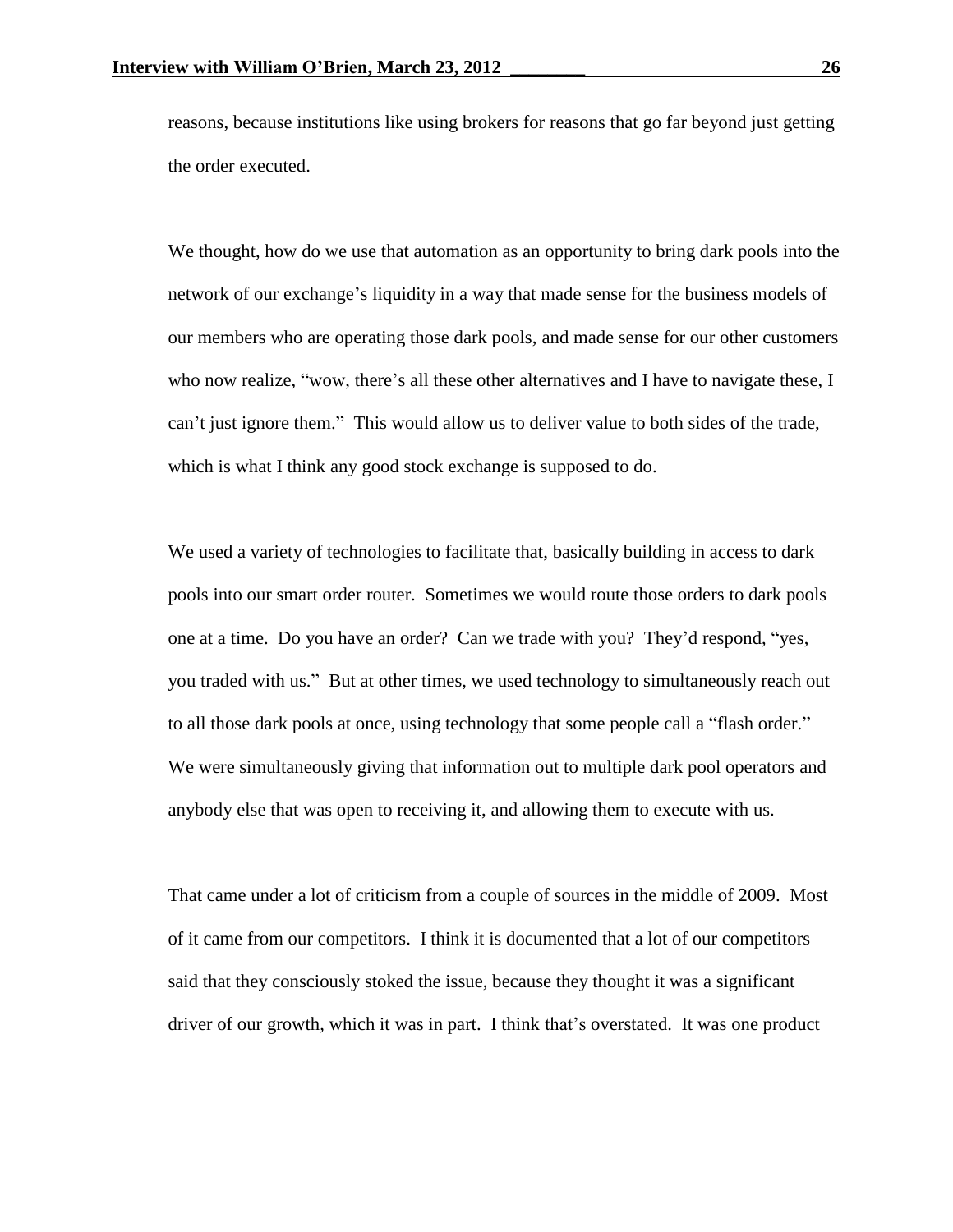that our customers found value in using. Of course, when the customers like what you're doing, you're going to grow.

- **JS:** One source of this criticism was from the Congress, including from Charles Schumer, who was one of the people who was calling for the banning of flash pools and other types of pools, saying that they were creating an unfair market. This was the criticism, that it was creating a two-tiered market, right?
- **WO:** Yes, criticisms did come from him. I never understand that two-tiered criticism, given how we use this technology, because we gave that flash order information to anybody who wanted it for free, whether you were a customer of ours or not. If you define one tier as everybody who wants it and the other tier as everybody who does not want it, it's hard for me to see how that is unfair.
- **JS:** In any case, the SEC was concerned enough about it to open up an investigation into the issue. It's been going on for a couple of years now, as I understand it.
- WO: To be clear and I'll use commission-speak here they never opened an investigation. They published a rule proposal to eliminate exchanges' and brokers' ability to use that technology. They have never acted on that.
- **JS:** It's been almost three years. Do you expect that they'll do anything about that?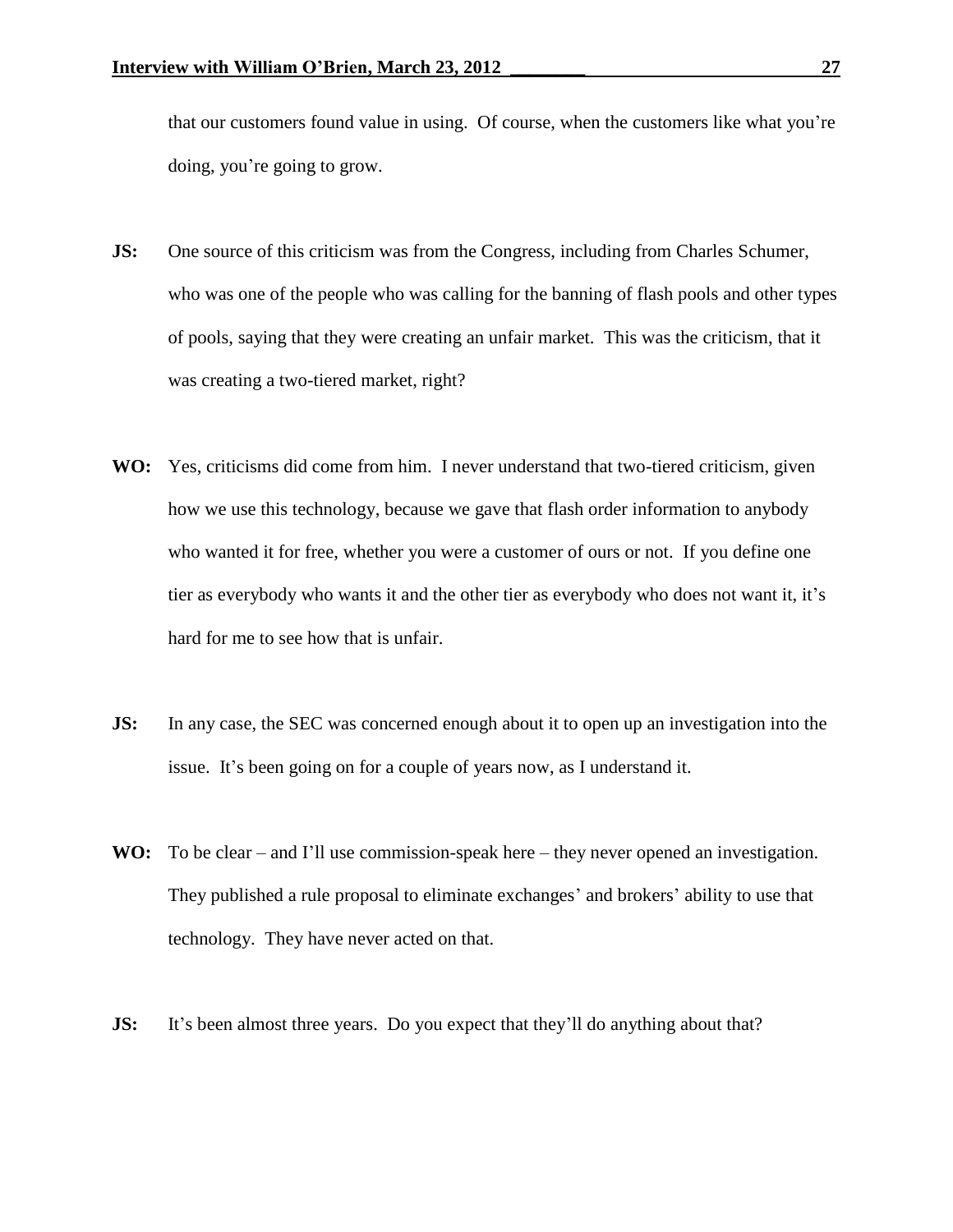**WO:** No, I don't.

- **JS:** Another issue that came up at least briefly in 2010 was that some exchanges started petitioning the SEC on the possibility of having sub-penny pricing of stocks. Do you still think that's a good idea?
- **WO:** We never thought it was a good idea. If you look at that petition, it came from NASDAQ, the New York Stock Exchange and BATS. Direct Edge wasn't a party to that. We had some discussions with them about the concept, and we just didn't feel comfortable signing on. I think price improvement matters. If you're trading a million shares of stock, a tenth of a penny has an absolute value that you can't deny. But when I think about what the average investor cares about, they don't view a tenth of a penny as meaningful price improvement. What an average investor, an individual trading at home cares about is when they see a price on the screen and they want to sell or buy, they get that price instantly in the full size of their order.

For me, I care a lot more about size improvement. That was one of the things that our dark pool routing products, using flash and other technologies, was really meant to provide. It's one thing to say, "I get a tenth of a cent better on a hundred shares." But if you had a 5,000-share order, getting a tenth of a cent better on that hundred shares doesn't really matter if the other 4,900 shares either aren't filled or are filled at a worse price. It's more about when the best offer is 500 shares, getting a customer a 2,000- or 5,000- or 10,000-share fill at that price. We think if size improvement is focused on a lot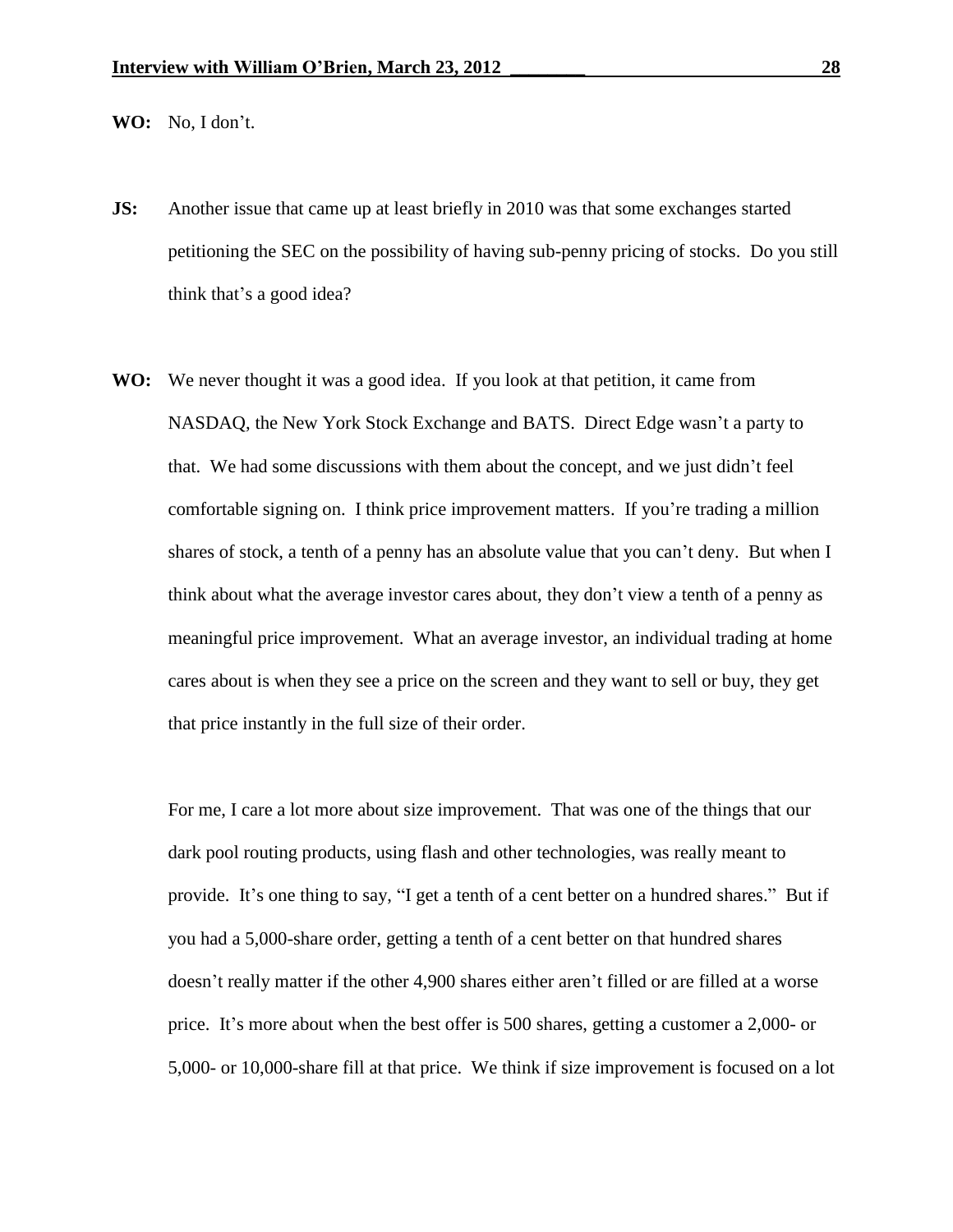less than it should be, and that de minimis price improvement is, in the grand scheme of things, probably not a productive development for market structure.

- **JS:** Another rather controversial issue over the last seven or eight years or so is the issue of naked short selling. Is that an issue that concerns Direct Edge at all?
- **WO:** It has always been illegal, and it should be. Having had background in stock loan, a principle tenet of selling security short is that you have to locate and be confident you're going to be available to deliver the securities on settlement date. That was increasingly not the case in some securities. I think that the focus to heighten the penalties and the accountability for failing to deliver was appropriate, and I think it has really worked.
- **JS:** In May 2010, just a couple of months after Direct Edge started operating as a stock exchange –
- **WO:** Actually, a couple months before. We started in July. We got approved in March 2010, but we started operating as an exchange in July 2010.
- **JS:** Were you watching the events that happened on the stock market on May 6th?
- **WO:** Of course I was.
- **JS:** Tell me a little bit about how that looked from your perspective.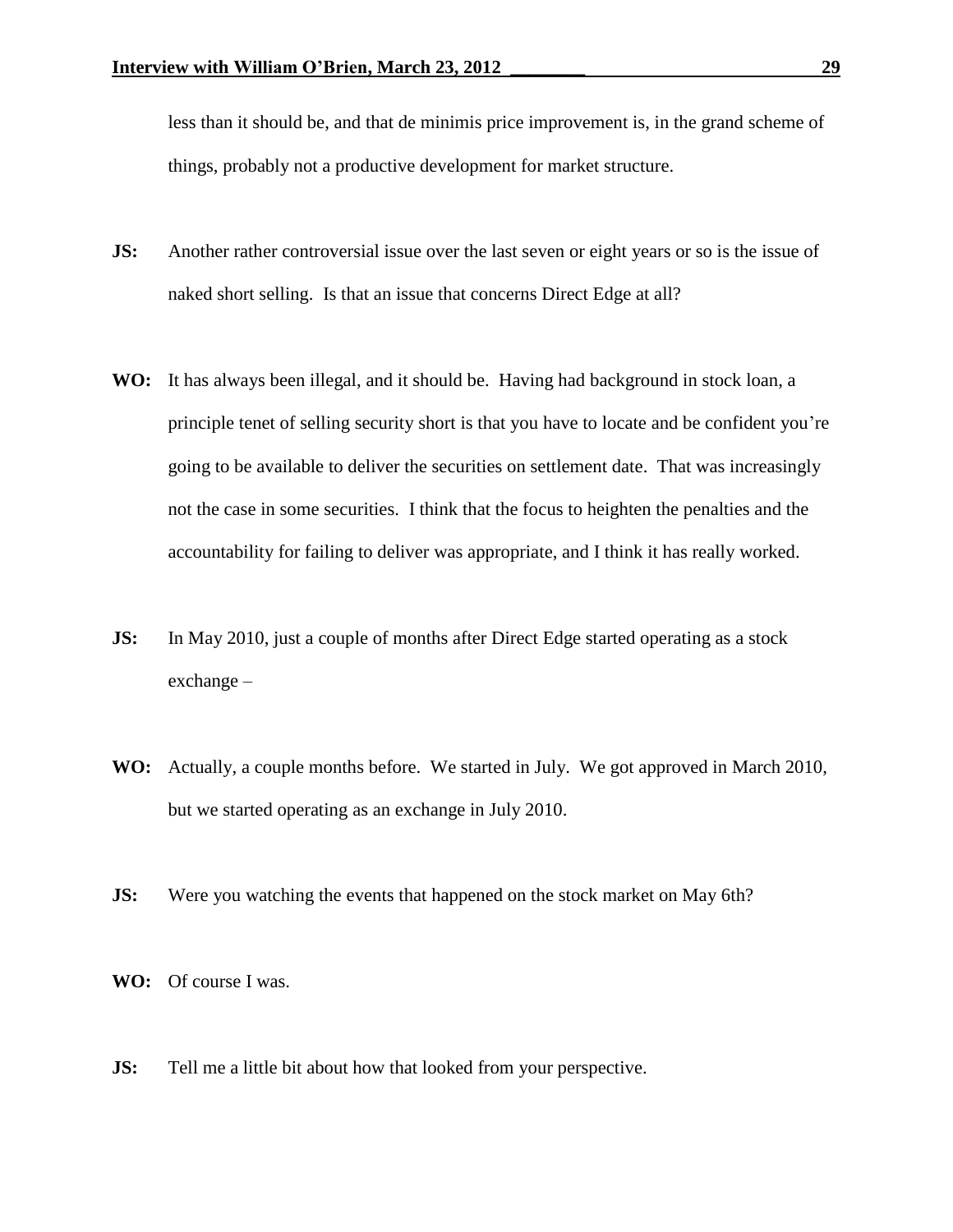**WO:** I was overseas at the time, believe it or not, and so I was in an airport getting ready to fly back to the United States on May  $6<sup>th</sup>$ , when the market dropped from 300 points down to 900 points down in a couple of seconds, and then whipped back. First, I wanted to make sure that our systems were operating properly, and our systems operated pretty flawlessly that day. But then, after the market closed and we started getting back reports of all these erroneous trades and stocks trading at a penny, you realized it was a major problem and an area that was going to draw significant scrutiny going forward.

We had done a lot to apply the benefits of technology and competition to the markets, and had made the experience of investors a lot better. What we hadn't spent the time to focus on was some of those old utility functions that exchanges perform and how to apply technology to those functions. One of those utility functions is, when should the stock market close, either for any individual stock or market wide, because of fundamental or non-fundamental factors? Because we hadn't put the time into that issue, when a day like May 6th came, even though our market, from a technology basis, operated flawlessly, the market as a whole, of which we're an important part, operated very poorly. It was a real embarrassment.

**JS:** From your perspective, have adequate steps been taken to address possible future recurrences?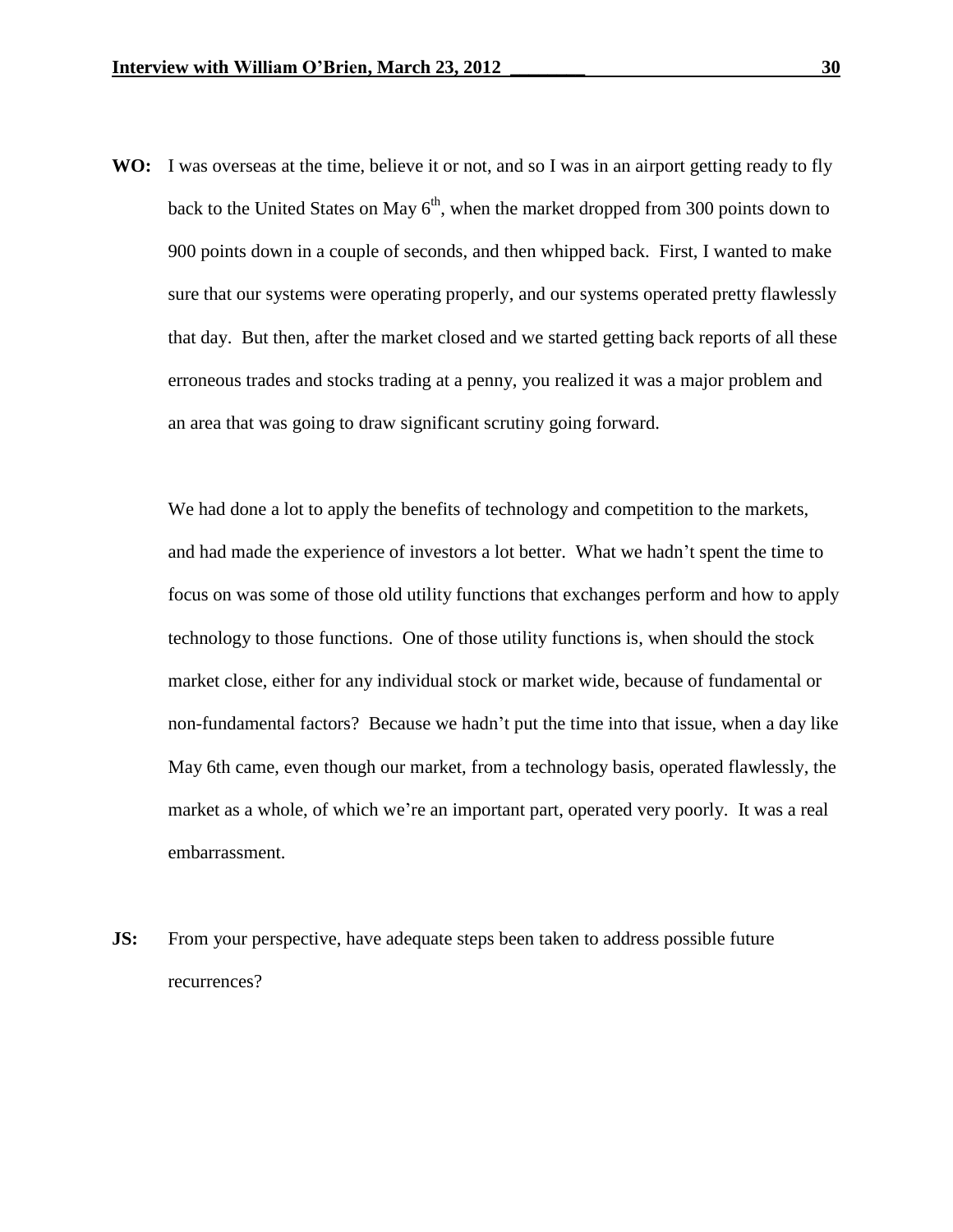**WO:** I think so. People ask me, can another flash crash happen today? The answer, to me, is undoubtedly, it cannot. The circuit breakers that were put in place – quickly once the right focus was there – really prevent the worst types of abuses that occur on the flash crash from occurring. You know, a stock simply cannot go from forty dollars one second to a penny the next to thirty-nine dollars the next. Most people realize that. Other people have technology and have spent time hiring twenty-five PhDs. I don't think they think it's unfair that if they spend less time and resources, there's going to be different trading experiences behind that.

I think all investors have the expectation that every time they trade, they are going to get a rational outcome. It may not be the best outcome possible, but they want a rational outcome. What happened on May 6th wasn't rational, and the possibility of those types of events has been eliminated since then.

- **JS:** We've talked about the past. Now let's talk a bit about the present. Direct Edge has had a lot of success over the last five years. You've opened two exchanges up in the United States, and now you're working on opening up an exchange in Brazil.
- **WO:** Yes. We're really excited about the product, while knowing full well that it is going to require extensive coordination with the Brazilian securities regulator, the CVM, as they parse the issues that come from bringing competition to the local market. Right now, there's one monopoly for the trading of stocks in Brazil, BM&F Bovespa.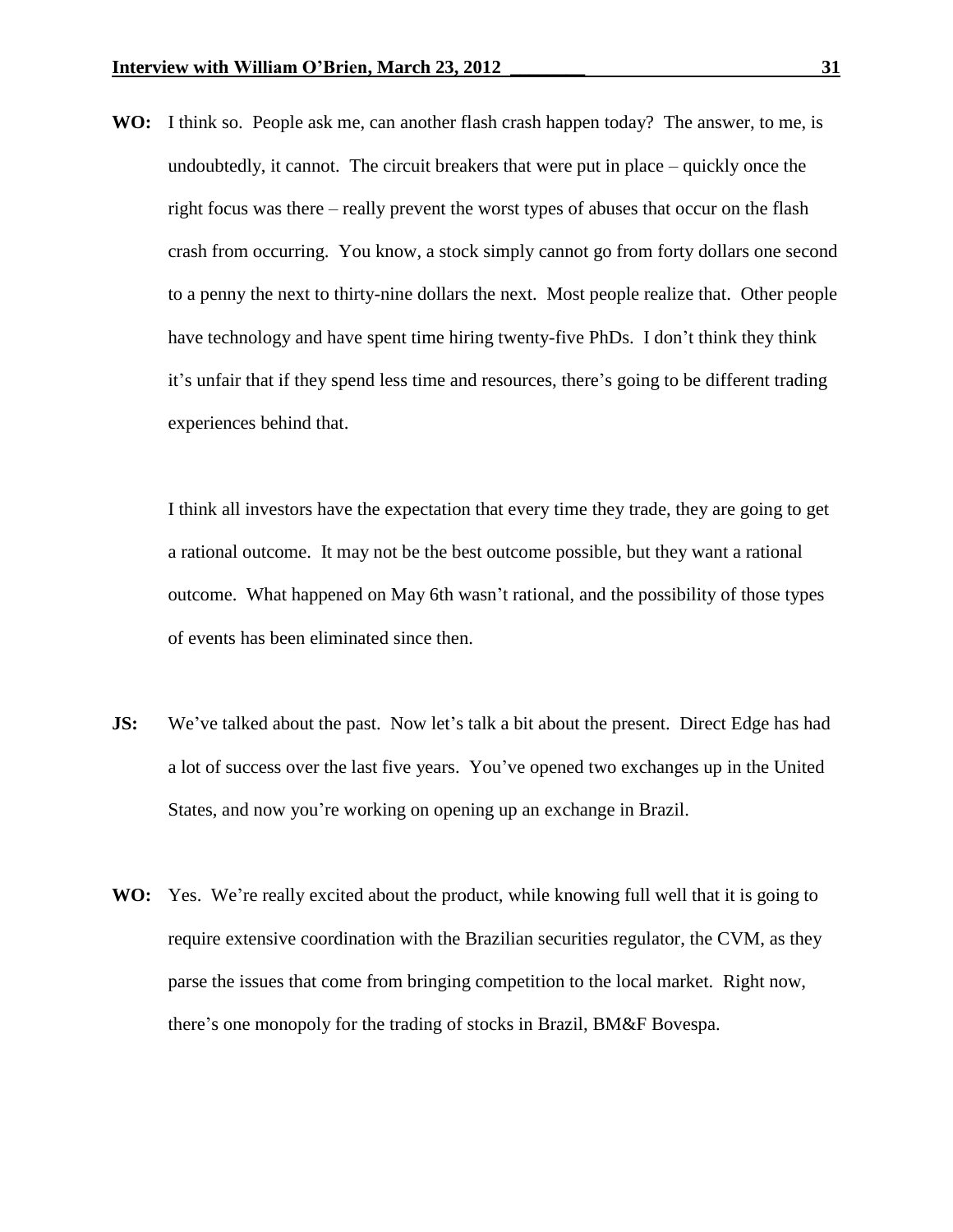- **JS:** How does the regulatory process of Brazil compare to the process of the United States? Are they similar?
- **WO:** The framework is very healthy, and the regulator is, again, a very thoughtful one. There is a framework for exchange competition in Brazil. Their version of Reg NMS is what's called Instruction 461. It contemplates the notion of multiple exchanges competing with one another. The regulator is very thoughtful in wanting to get right all the operational and market structure issues, while still trying to compress that process.

As opposed to the period of time going from the order-handling rules to Reg ATS to Reg NMS, I think the Brazilian regulator, CVM, wants to compress that period quite a bit. They have been very open to developing a healthy relationship with us early in the process. Within a few months of us being interested in Brazil, we started a dialogue with the CVM right up to the most senior levels about how we can introduce competition to that market in a respectful, responsible manner.

- **JS:** Do you think that they look at the United States as a model of market regulation, or is it difficult to say from your perspective?
- **WO:** I think they are very international in their mindset. They look at the U.S. as an input in what can be done better or worse. But it's one input. They also look to the European, even to the Australian and the Canadian experiences. There are certain areas where Brazil is already a world leader. The notion of the beneficial owner of a trade being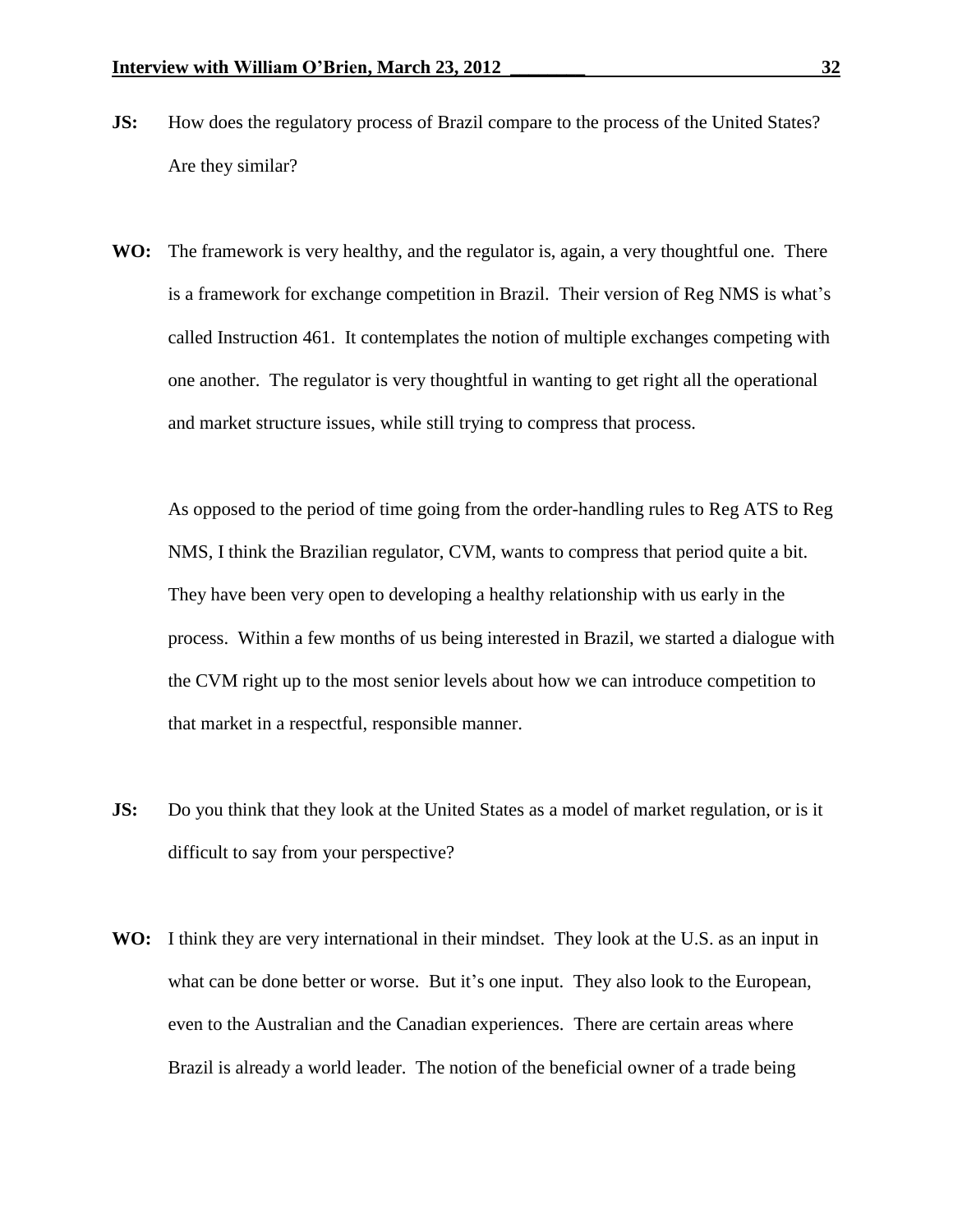known right through to the clearing settlement process, as opposed to things being held in record or street name in the United States where the U.S. is in some ways playing catchup with proposals like the consolidated audit trail and large trader reporting.

Brazil is a world leader there. They aren't looking to copy anybody wholesale, but they are looking at a variety of inputs about how to preserve what's good about the Brazilian market structure and then leverage some of the benefits of competition at the same time.

- **JS:** Is there a target date in mind for when you think the process might get through, or is it difficult to tell?
- **WO:** I think the target date is when the regulator is ready. We are very respectful of the process they need to go through. When we announced our intention to enter Brazil, we said we were hopeful of trading by the end of 2012. It will likely be at some point beyond that. We don't see any value in trying to force timetables. We want to compete as a respectful, responsible member of the marketplace. That requires working with the regulators and with other market participants on a timetable that makes sense for them. We're committed to doing that.
- **JS:** Any plans for markets in countries other than Brazil?
- **WO:** Right now we have made no announcements like that, but I'd say that we feel like we are just getting started. We like focusing on places where we can deliver incremental value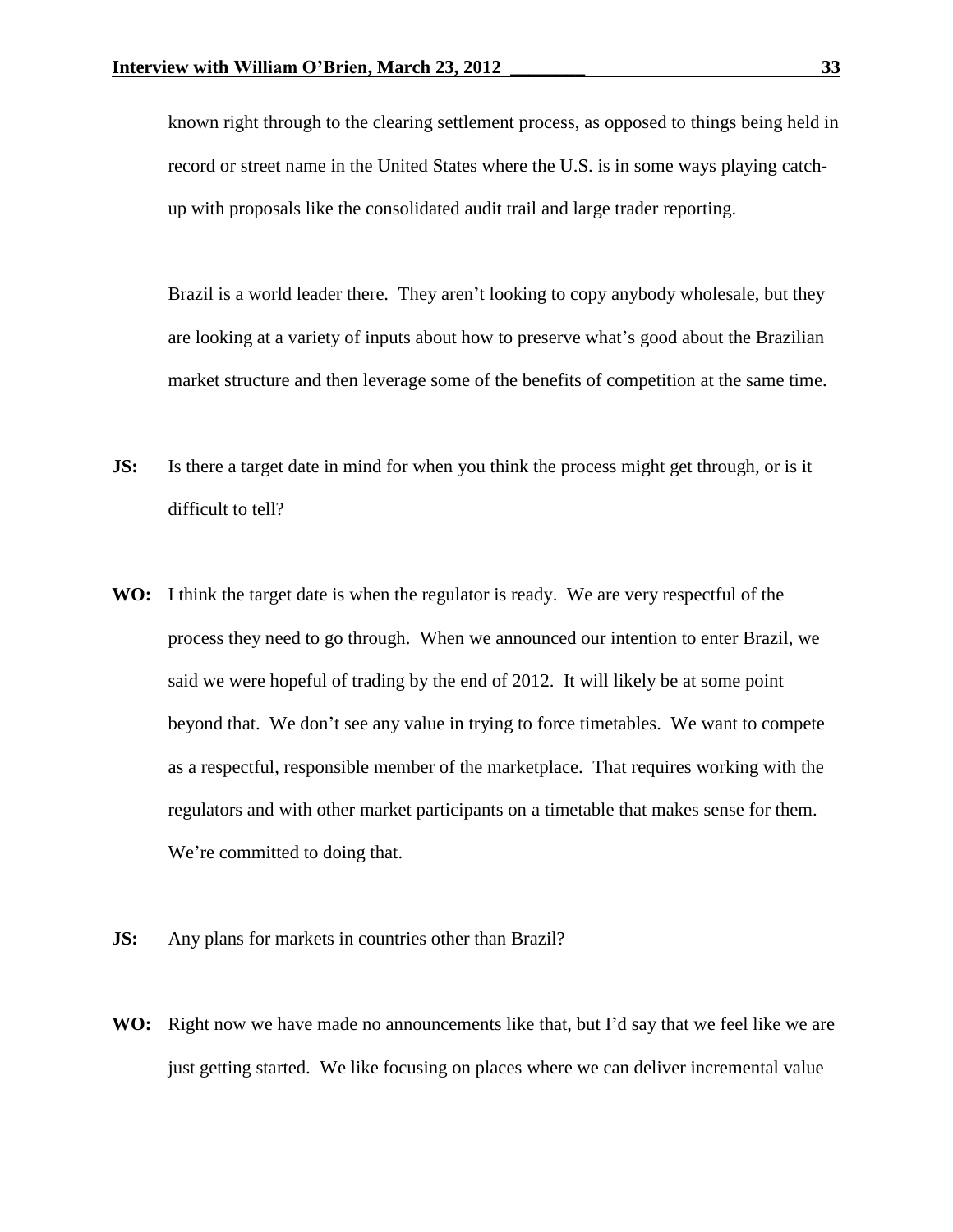and improve the business lives of our customers and the financial lives of their customers' investors. We have never been about trying to do ten different things at once. I feel like if we continue to deliver on our value properly throughout the United States, and we expand successfully in Brazil, there'll be other opportunities for us to get everybody their Edge.

- **JS:** Are there other big plans that you have right now that you'd like to talk about a little bit?
- **WO:** We've been doing a lot in the United States, not just on the trading side, but leveraging out the infrastructure we have built as an exchange with respect to connectivity in our own proprietary market data business. We just launched a historical cloud-based market data product, EdgeBook Cloud, where not only brokers, but any investor on the planet can get a replay of the trading information in our system or for a full day or for a small period of time. We'll be rolling out a variety of proprietary market data products that we think will cater to retail and institutional investors over the coming quarters. With our new world class data center, we will be leveraging the infrastructure that we need to have as an exchange to help our members trade more efficiently market wide.
- **JS:** Mr. O'Brien, do you have any final thoughts before we wrap up today?
- **WO:** I would say this. I'm really honored to be the CEO of a stock exchange and work with the SEC on making sure that our markets serve the needs of our nation's investors. I have always felt like exchanges are one of the original social networks. People